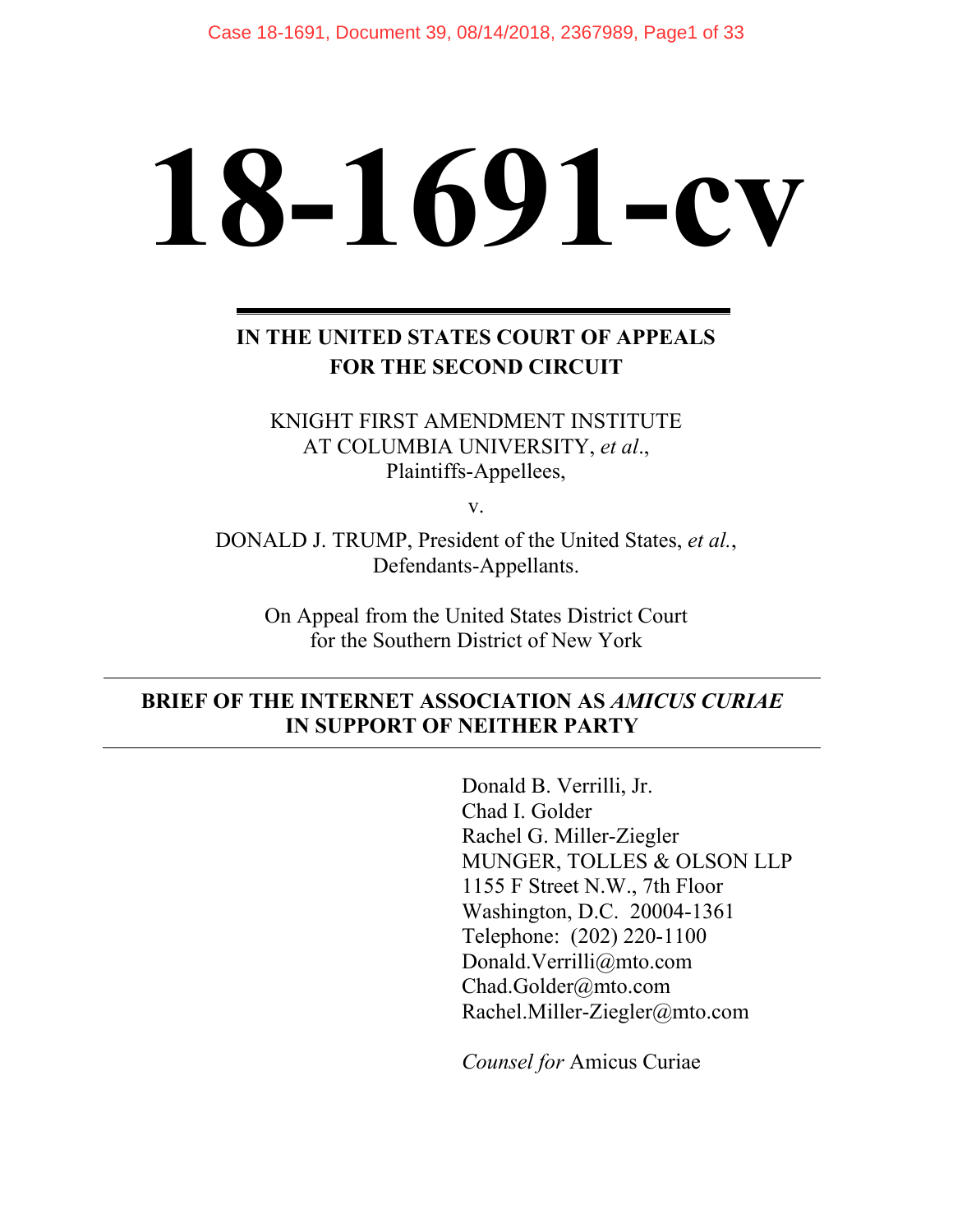## **CORPORATE DISCLOSURE STATEMENT**

Pursuant to Federal Rule of Appellate Procedure 26.1, undersigned counsel certifies that the Internet Association has no parent corporation and no publicly held corporation owns 10 percent or more of its stock.

Dated: August 14, 2018

/s/ *Chad I. Golder*

Chad I. Golder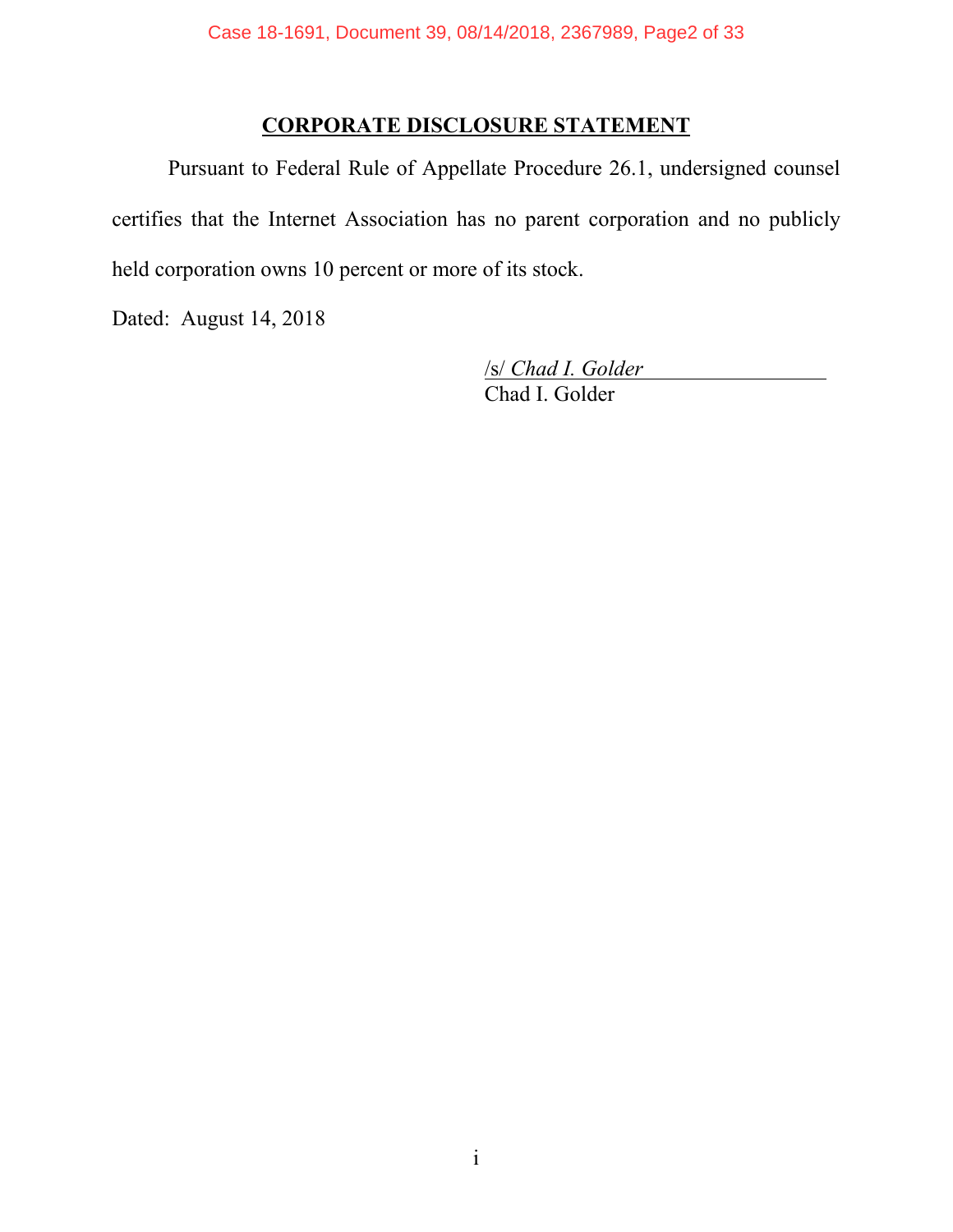# **TABLE OF CONTENTS**

# **Page**

| I. THE VAST MAJORITY OF TWITTER ACCOUNTS CANNOT BE                                               |  |
|--------------------------------------------------------------------------------------------------|--|
| II. TWITTER RETAINS CONTROL OVER TWITTER ACCOUNTS<br>AND ANY ASSOCIATED "INTERACTIVE SPACES." 12 |  |
|                                                                                                  |  |
|                                                                                                  |  |
|                                                                                                  |  |
|                                                                                                  |  |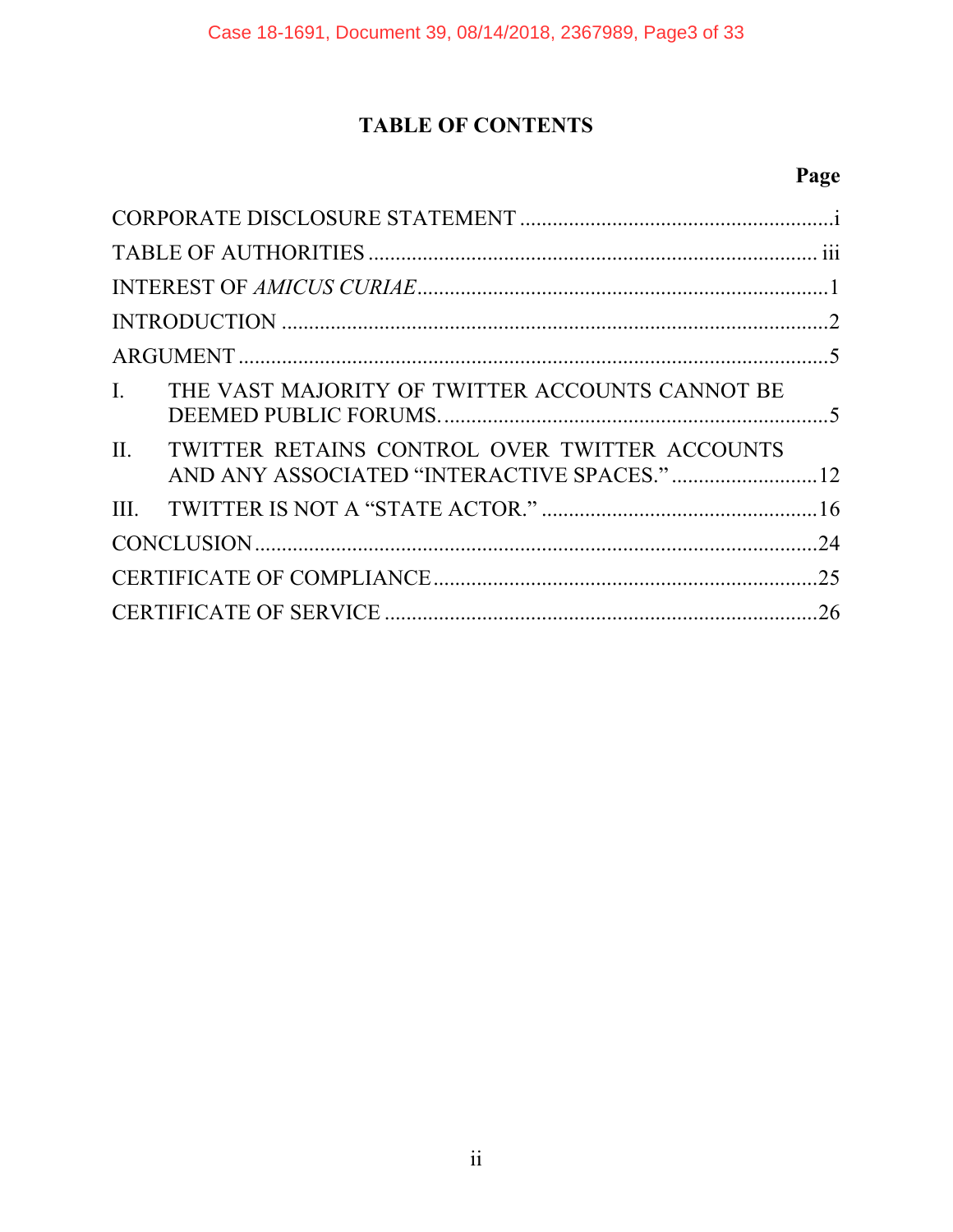# **TABLE OF AUTHORITIES**

# **Page(s)**

# **FEDERAL CASES**

| Amalgamated Food Emp. Union Local 590 v. Logan Valley Plaza,<br>Inc.,                           |  |
|-------------------------------------------------------------------------------------------------|--|
| Arkansas Educ. Television Comm'n v. Forbes,                                                     |  |
| Bicknell v. Vergennes Union High Sch. Bd. of Dirs.,                                             |  |
| Brentwood Acad. v. Tennessee Secondary Sch. Athletic Ass'n,                                     |  |
| Brown v. Entertainment Merchants Ass'n,                                                         |  |
| Buckley v. American Fed'n of Television and Radio Artists,                                      |  |
| Christian Legal Soc'y Chapter of the Univ. of Cal., Hastings College<br>of the Law v. Martinez, |  |
| Cranley v. National Life Ins. Co. of Vermont,                                                   |  |
| Davison v. Loudoun County Board of Supervisors,                                                 |  |
| Denver Area Educ. Telecomms. Consortium, Inc. v. FCC,                                           |  |
| Doe v. Cuomo,<br>No. 10-CV-1534, 2013 WL 1213174 (N.D.N.Y. Feb. 25, 2013)18                     |  |
| Flagg Bros, Inc. v. Brooks,                                                                     |  |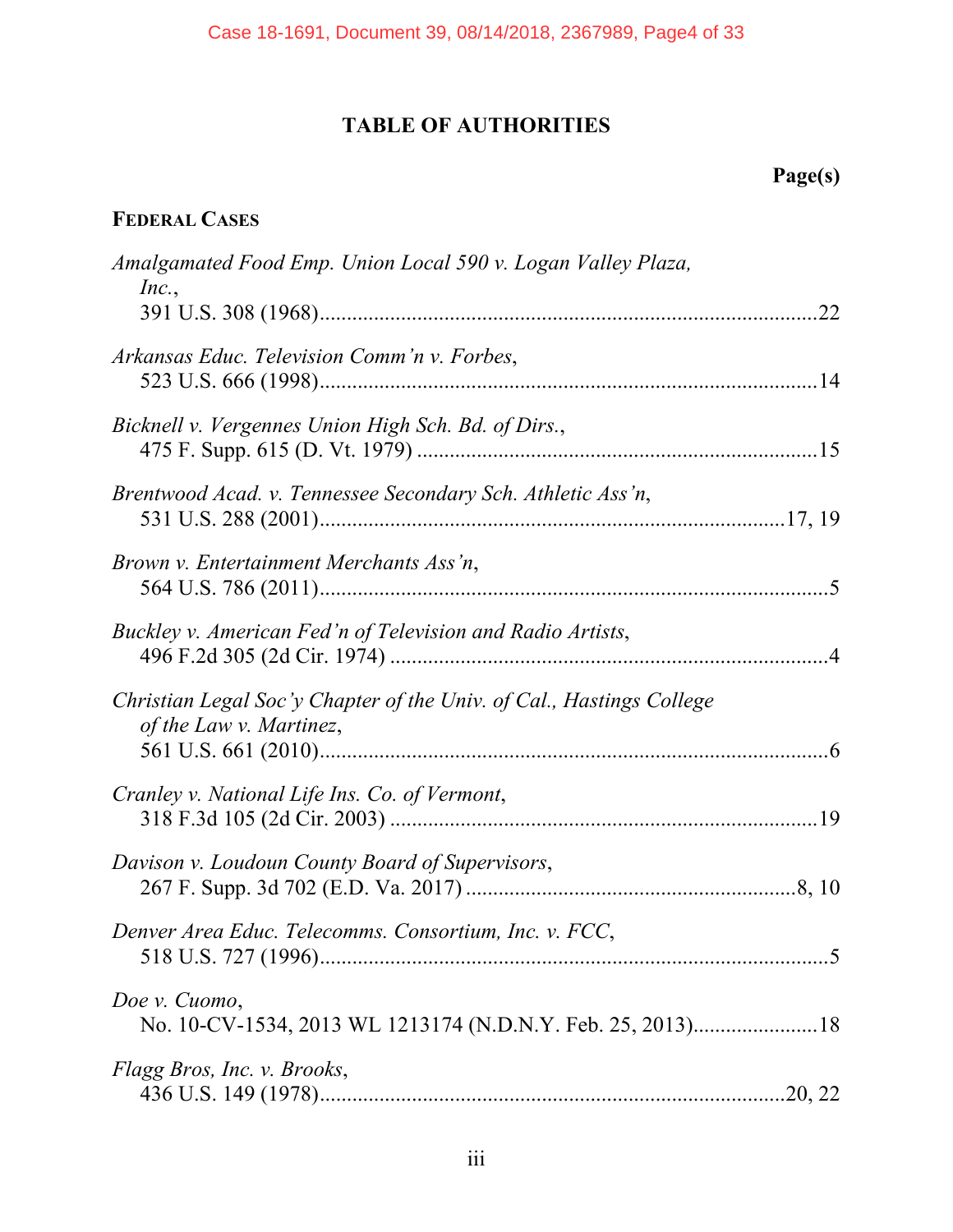# **TABLE OF AUTHORITIES (continued)**

| Forbes v. Facebook, Inc.,<br>No. 16 CV 404 (AMD), 2016 WL 676396 (E.D.N.Y. Feb. 18,               |     |
|---------------------------------------------------------------------------------------------------|-----|
|                                                                                                   |     |
| Franklin v. Massachusetts,                                                                        |     |
| Green v. America Online (AOL),                                                                    |     |
| Grogan v. Blooming Grove Volunteer Ambulance Corps,                                               |     |
| Halleck v. Manhattan Cmty. Access Corp.,                                                          |     |
| Horvath v. Westport Library Ass'n,                                                                |     |
| Howard v. America Online Inc.,                                                                    |     |
| Hudgens v. NLRB,                                                                                  |     |
| Jensen v. Farrell Lines, Inc.,                                                                    |     |
| Kinderstart.com LLC v. Google, Inc.,<br>No. C 06-2057 JF (RS), 2007 WL 831806 (N.D. Cal. Mar. 16, |     |
| Knight First Amendment Institute at Columbia University v. Trump,                                 |     |
| Lloyd Corp. v. Tanner,                                                                            | .22 |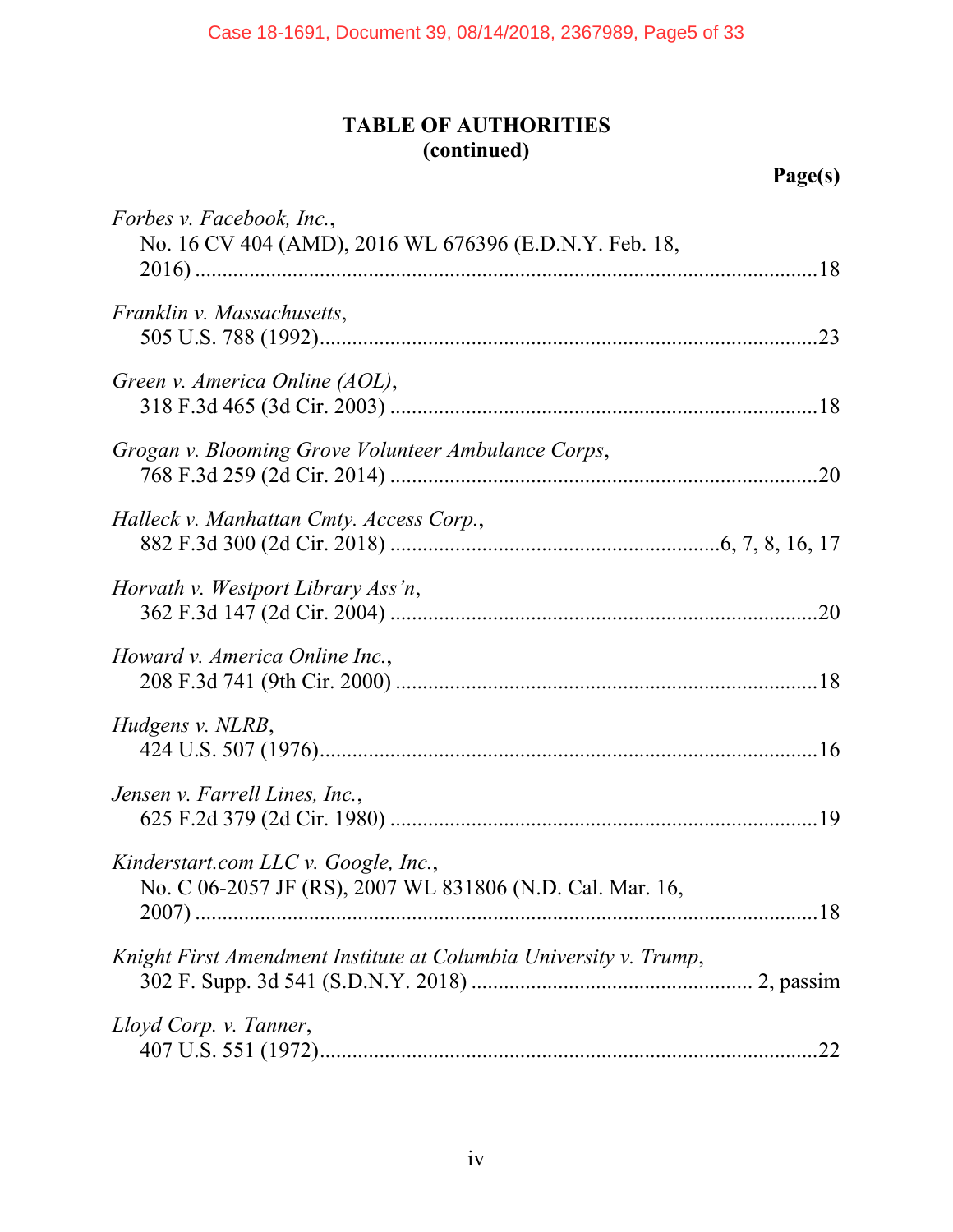## **TABLE OF AUTHORITIES (continued)**

| Lugar v. Edmondson Oil Co.,                                                               |
|-------------------------------------------------------------------------------------------|
| Make the Rd. by Walking, Inc. v. Turner,                                                  |
| Marsh v. Alabama,                                                                         |
| Nyabwa v. FaceBook,                                                                       |
| Packingham v. North Carolina,                                                             |
| Perry Educ. Ass'n v. Perry Local Educators' Ass'n,                                        |
| Prager Univ. v. Google LLC,<br>No. 17-CV-06064-LHK, 2018 WL 1471939 (N.D. Cal. Mar. 26,   |
| Shulman v. Facebook.com,<br>No. CV 17-764 (JMV), 2017 WL 5129885 (D.N.J. Nov. 6, 2017) 18 |
| Southeastern Promotions, Ltd. v. Conrad,                                                  |
| Sybalski v. Independent Grp. Home Living Program, Inc.,                                   |
| Virginia State Bd. of Pharmacy v. Virginia Citizens Consumer<br>Council,                  |
| West Farms Assocs. v. State Traffic Comm'n of State of Conn.,                             |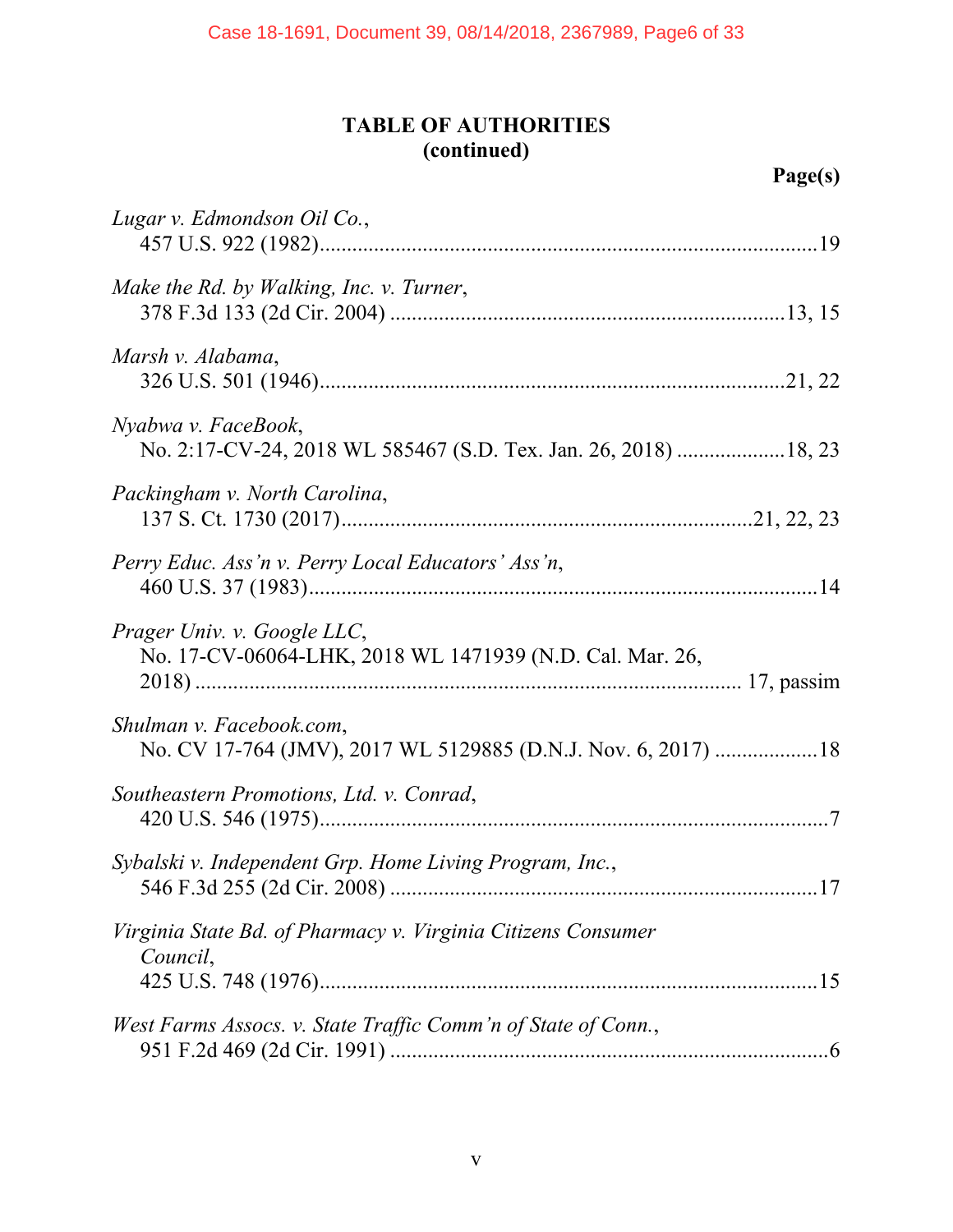# **TABLE OF AUTHORITIES (continued)**

| <b>STATE CASE</b>                                                     |
|-----------------------------------------------------------------------|
| Hassell v. Bird,                                                      |
| <b>FEDERAL RULE</b>                                                   |
|                                                                       |
| <b>OTHER AUTHORITIES</b>                                              |
| Twitter Rules and Policies, at https://help.twitter.com/en/rules-and- |
|                                                                       |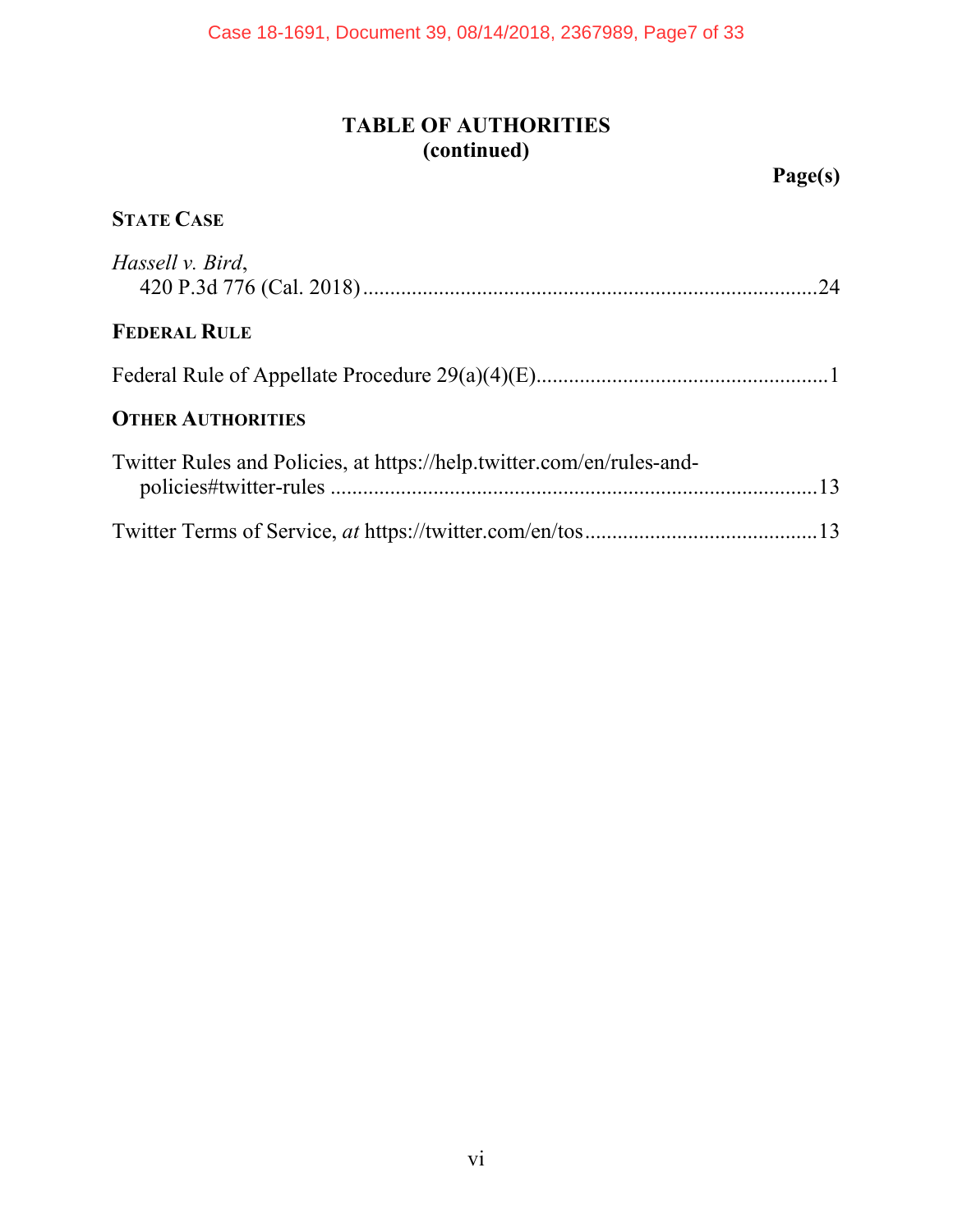## **INTEREST OF** *AMICUS CURIAE*<sup>1</sup>

The Internet Association represents roughly forty leading technology companies. Its membership includes a broad range of Internet platforms, from travel sites and online marketplaces to social networking services and search engines. The Internet Association advances public policy solutions that strengthen and protect Internet freedoms, foster innovation and economic growth, and empower small businesses and the public. It respectfully submits this Brief of *Amicus Curiae* in Support of Neither Party to encourage this Court to appropriately limit its decision to the unique facts of this case so that its decision does not reach further than necessary or unintentionally disrupt the modern, innovative Internet.

All parties have consented to the filing of this brief.

<sup>&</sup>lt;sup>1</sup> In accordance with Federal Rule of Appellate Procedure 29(a)(4)(E), amicus certifies that (1) this brief was authored entirely by counsel for amicus curiae and not by counsel for any party, in whole or part; (2) no party or counsel for any party contributed money to fund preparing or submitting this brief; and (3) apart from amicus curiae, its members, and its counsel, no other person contributed money to fund preparing or submitting this brief.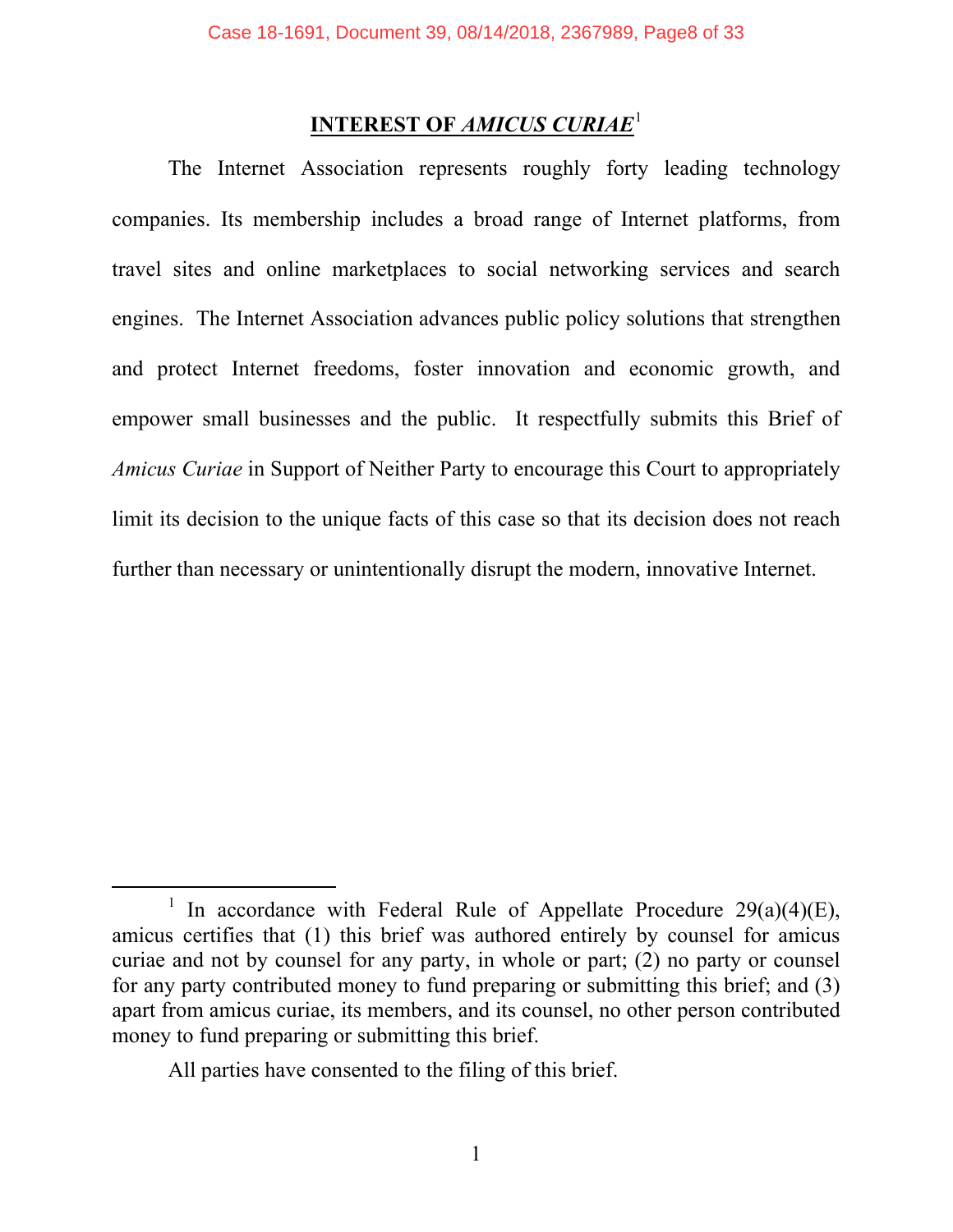## **INTRODUCTION**

This case presents an exceedingly narrow legal question: whether certain portions of a specific Twitter account are public forums for purposes of the First Amendment. In particular, it involves a Twitter account that a public official, the President of the United States, has used "as a channel for communicating and interacting with the public about his administration." Stipulation at ¶ 32, *Knight First Amendment Institute at Columbia University v. Trump*, No. 17-5205 (S.D.N.Y. Sept. 28, 2017), ECF No. 30-1 ("Stipulation"). The case considers whether that public official may, consistent with the First Amendment, "block" other users' ability to "repost or respond to [his] messages, and to interact with other Twitter users in relation to those messages." *Id*. ¶ 13. To make this determination, this Court must consider whether the so-called "interactive spaces" associated with President Trump's Twitter account—*i.e.*, the spaces "for replies and retweets created by each tweet sent by the @realDonaldTrump account," *Knight First Amendment Institute at Columbia University v. Trump*, 302 F. Supp. 3d 541, 572 (S.D.N.Y. 2018)—are public forums.

The Internet Association takes no position as to whether President Trump's Twitter account is indeed a public forum or whether he violated the First Amendment by blocking certain users from replying to or re-tweeting his messages. The Internet Association does, however, respectfully submit that this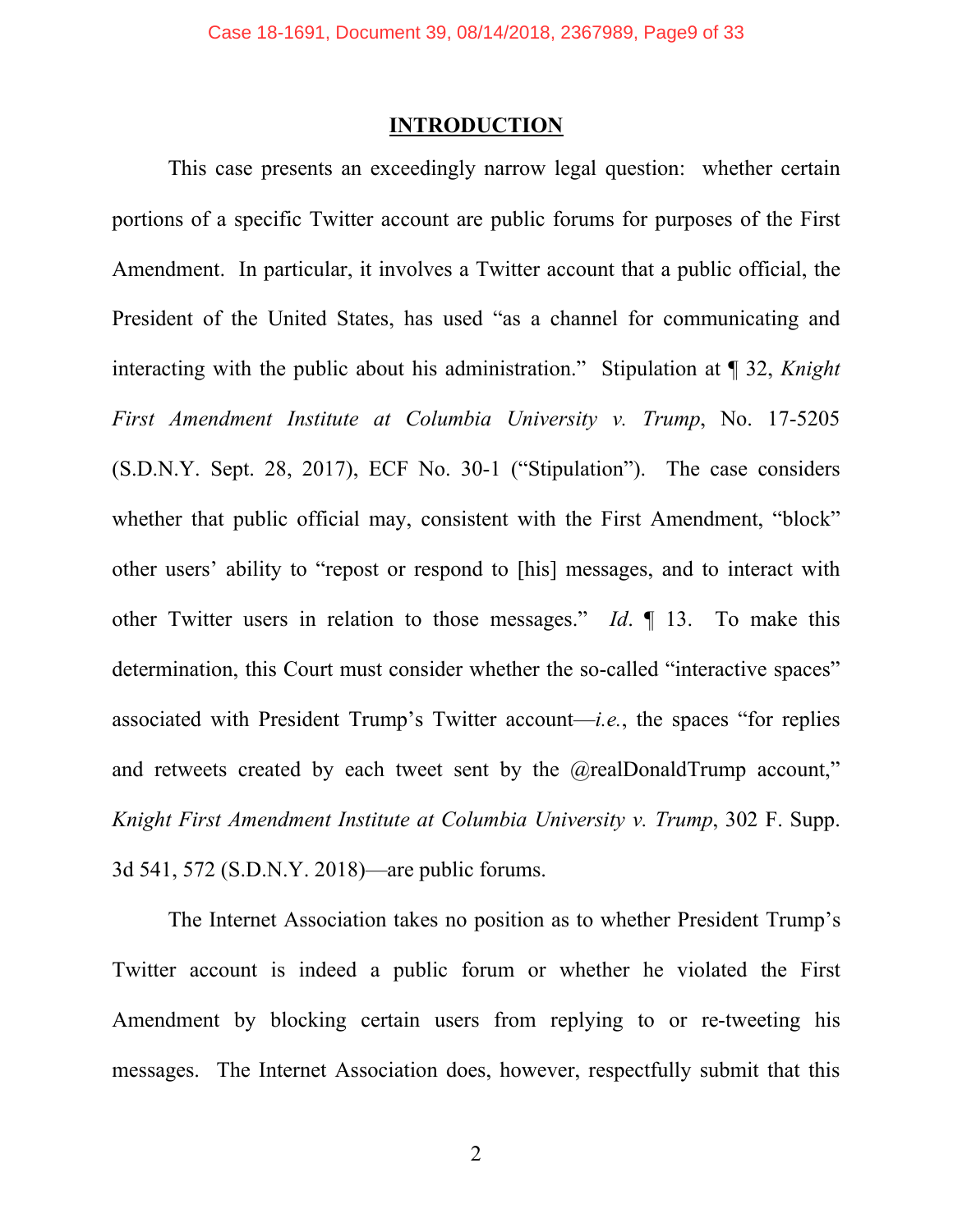Court should carefully, consciously, and conspicuously limit its decision to these unique facts. In so doing, this Court should emphasize three points to prevent any confusion about the rights and legal responsibilities of Internet platforms, accountholders, and other users.

*First*, this Court should make clear that this case does not implicate the overwhelming majority of social media accounts throughout the Internet. In fact, it does not implicate the overwhelming majority of Twitter accounts and "interactive spaces" located throughout Twitter. "Twitter is a social media platform with more than 300 million active users worldwide, including some 70 million in the United States." Stipulation at  $\P$  13. But only an extremely small number of those 70 million American users are public officials or government entities. Critically, Twitter accounts held by public officials or governmental entities are differently situated than other accounts. Unlike President Trump's Twitter account, there can be no serious argument that a *non*-public official's account is owned or controlled by the government—a key prerequisite for establishing a public forum. Thus, even if this Court were to conclude that the "interactive space" connected to a *public official's* Twitter account may be a public forum in certain circumstances, that holding would *not* apply to the tens of millions of other active Twitter accounts.

*Second*, despite this crucial difference between President Trump's Twitter account and the accounts of non-public officials, they do share one thing in

3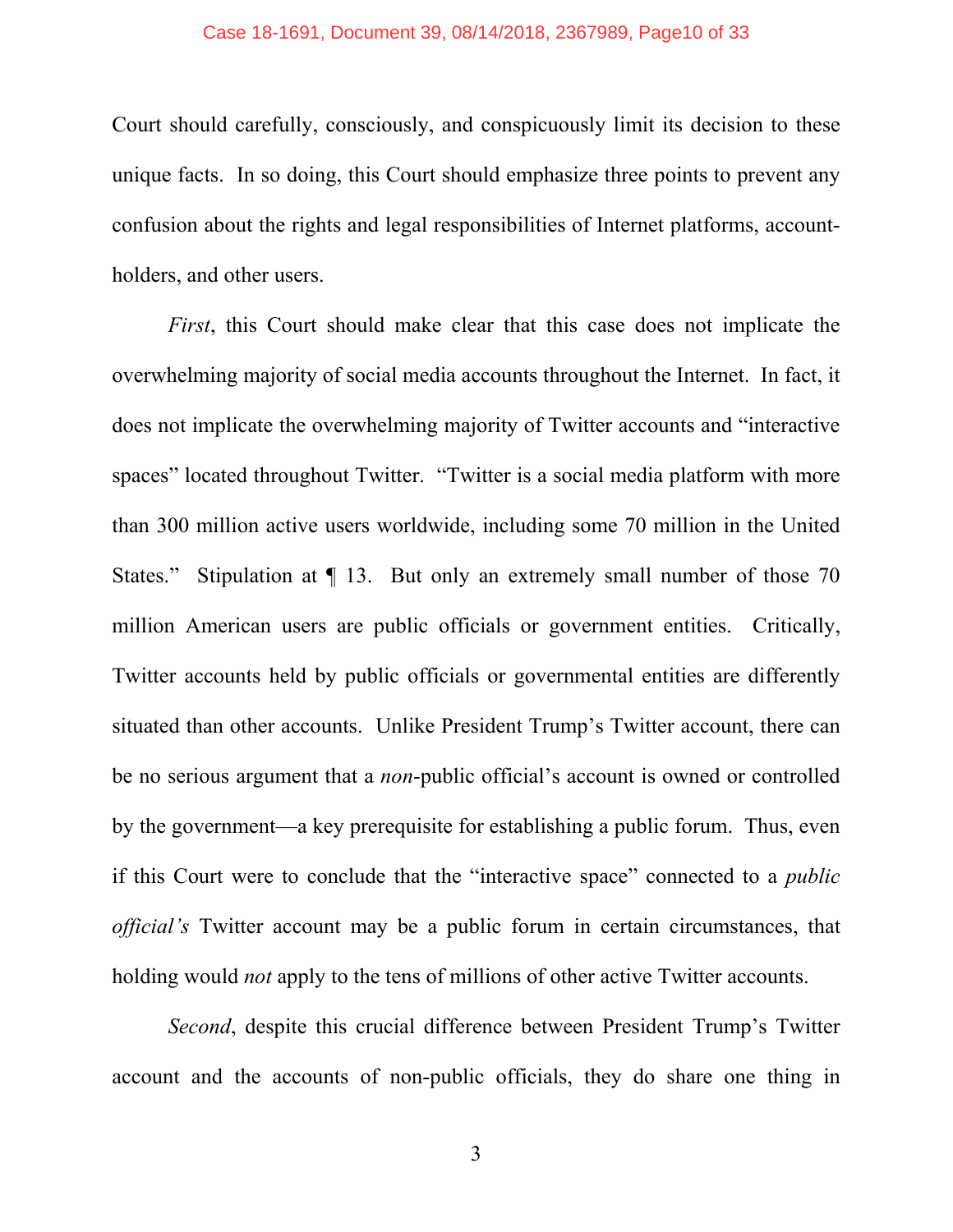#### Case 18-1691, Document 39, 08/14/2018, 2367989, Page11 of 33

common: *all* Twitter accounts are subject to Twitter's Terms of Service. Twitter is the owner and controller of the "property" that might constitute a public forum here. Despite any First Amendment status that this Court might find in the "interactive spaces" associated with President Trump's account, Twitter retains authority to revoke access to both his account *and* the account of any user seeking to comment on President Trump's account. Twitter similarly retains authority to remove any content in that "interactive space." Although the district court acknowledged this in passing—"Twitter also maintains control over the @realDonaldTrump account (and all other Twitter accounts)," *Knight First Amendment Institute*, 302 F. Supp. 3d at 567—this Court should expressly acknowledge this essential fact to avoid subsequent confusion in this everdeveloping area of law.

*Third*, Twitter is *not* a state actor for the purpose of the First Amendment. It is "elementary constitutional doctrine that the first amendment only restrains action undertaken by the Government." *Buckley v. American Fed'n of Television and Radio Artists*, 496 F.2d 305, 309 (2d Cir. 1974). But Twitter is not the Government. Because this case involves only a miniscule proportion of Twitter's more than 300 million users, and because Twitter itself is the ultimate owner of *all* of the space on its platform, there is a considerable risk that any decision that may recognize isolated public forums on Twitter will be misunderstood to hold that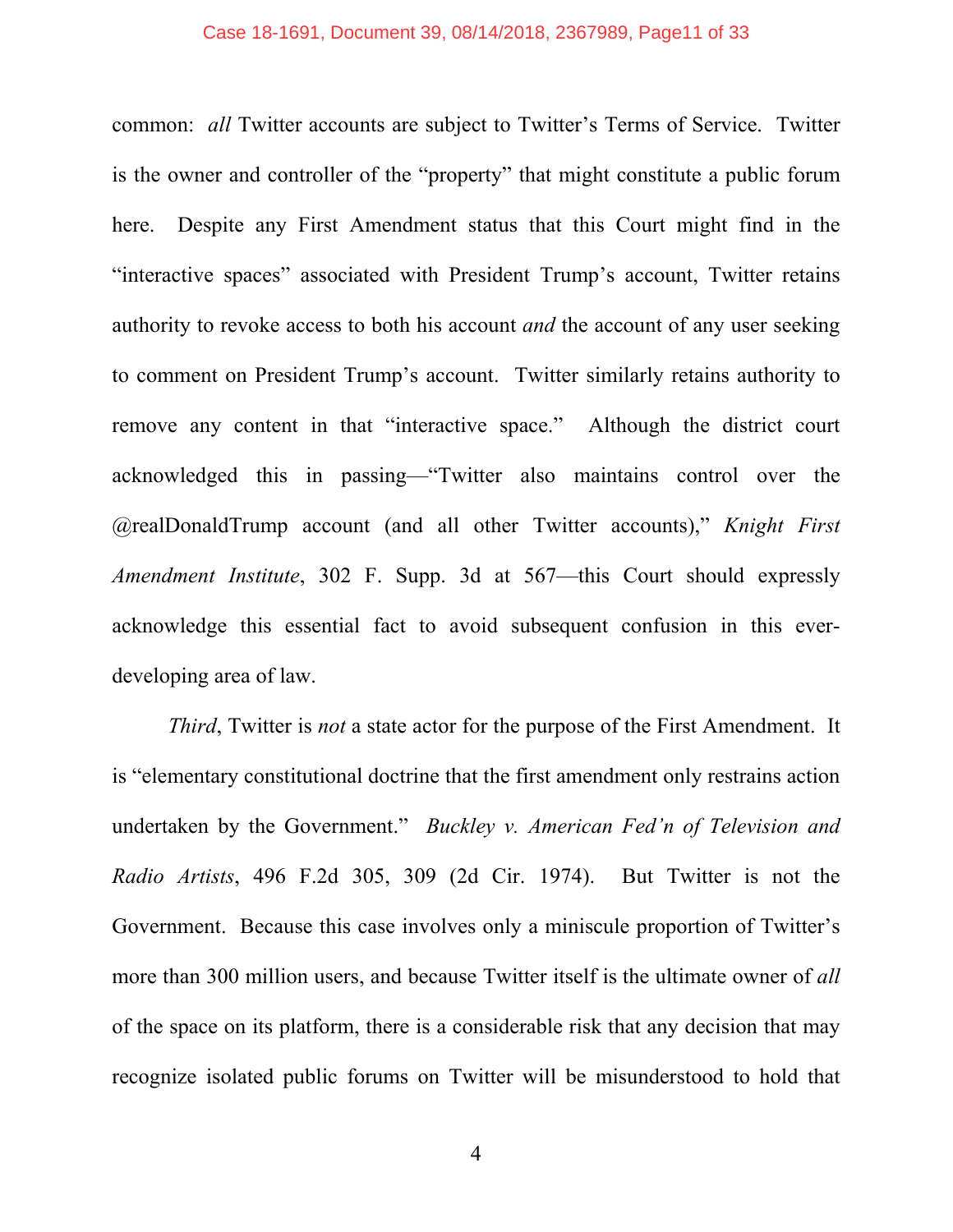Twitter, too, can be subject to First Amendment scrutiny. This Court should bear in mind that, despite the idiosyncratic facts of this case, Twitter itself is *not* a state actor when it blocks or withdraws access to its account-holders or users, and it is therefore not subject to the First Amendment's restraints.

At bottom, the Internet Association advocates simply that "[i]n considering the application of unchanging constitutional principles to new and rapidly evolving technology, this Court should proceed with caution." *Brown v. Entertainment Merchants Ass'n*, 564 U.S. 786, 806 (2011) (Alito, J., concurring). More than two decades ago, a plurality of the Supreme Court similarly cautioned that it was "not at all clear that the public forum doctrine should be imported wholesale" into a "new and changing area"—then, the innovative area of cable television. *Denver Area Educ. Telecomms. Consortium, Inc. v. FCC*, 518 U.S. 727, 749 (1996). Now faced with another cutting-edge technology, this Court should be equally cautious when making decisions at the crossroads of private property and an asserted public forum. Here, that cautious approach counsels in favor of ensuring that any decision is expressly limited to the exceptional facts of this case.

### **ARGUMENT**

## **I. THE VAST MAJORITY OF TWITTER ACCOUNTS CANNOT BE DEEMED PUBLIC FORUMS.**

If this Court concludes that appellees have Article III standing to raise their First Amendment claims, a central question in this appeal is whether the

5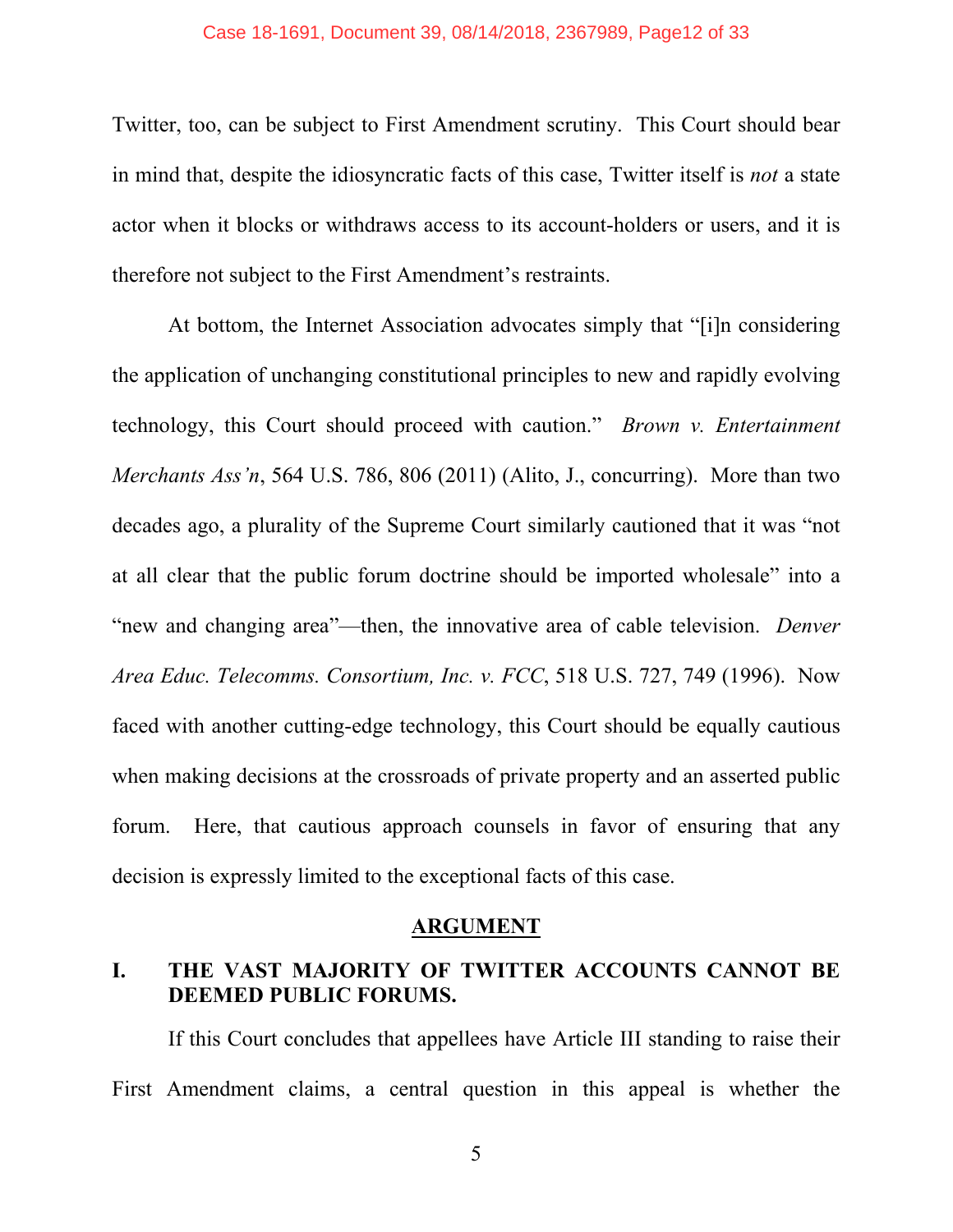#### Case 18-1691, Document 39, 08/14/2018, 2367989, Page13 of 33

"interactive spaces" connected to President Trump's Twitter account are public forums. "Because facilities or locations deemed to be public forums are usually operated by governments, determining that a particular facility or location is a public forum usually suffices to render the challenged action taken there to be state action subject to First Amendment limitations." *Halleck v. Manhattan Cmty. Access Corp.*, 882 F.3d 300, 306-07 (2d Cir. 2018). Here, however, the asserted public forum is *not* owned by the government. It is a small piece of cyberspace on a platform owned and controlled by *Twitter* that is associated with an account operated by a public official. This unique scenario raises the question whether those particular "interactive spaces" "have a sufficient connection to governmental authority to be deemed" public forums. *Id*. at 307.

Public forum analysis typically applies only to spaces that are owned and therefore controlled by the government. *E.g.*, *Christian Legal Soc'y Chapter of the Univ. of Cal., Hastings College of the Law v. Martinez*, 561 U.S. 661, 679 (2010) ("[I]n a progression of cases, this Court has employed forum analysis to determine when a governmental entity, *in regulating property in its charge*, may place limitations on speech." (emphasis added)); *West Farms Assocs. v. State Traffic Comm'n of State of Conn.*, 951 F.2d 469, 473 (2d Cir. 1991) ("[P]ublic forum analysis applies only where a private party seeks access to public property, such as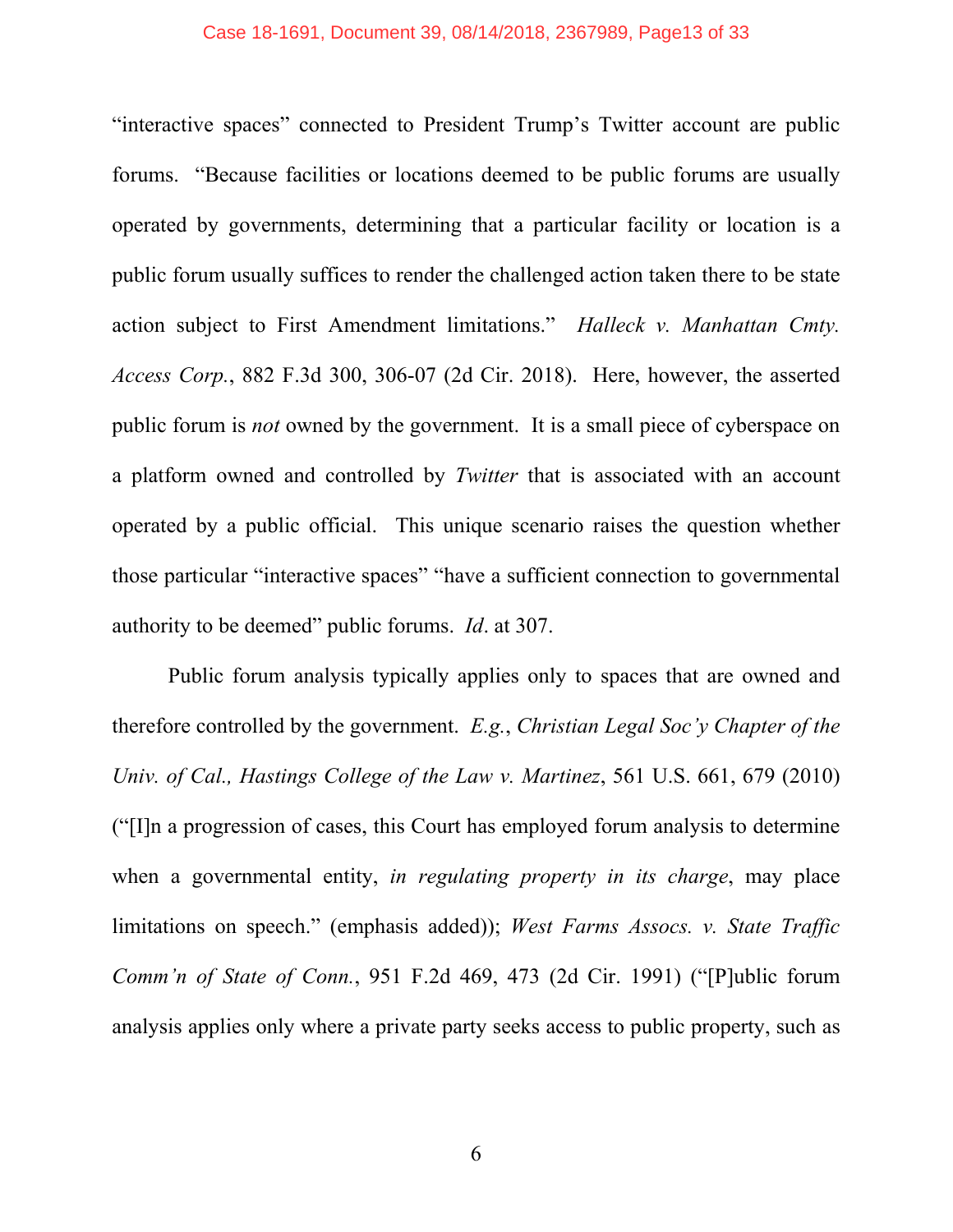#### Case 18-1691, Document 39, 08/14/2018, 2367989, Page14 of 33

a park, a street corner, or school auditorium, in order to communicate ideas to others.").

But in rare occasions, courts have applied the public forum doctrine to property the government temporarily controls, but does not own. In *Southeastern Promotions, Ltd. v. Conrad*, 420 U.S. 546 (1975), for example, the Supreme Court applied the public forum analysis to real property that was temporarily under government control, holding that a "privately owned . . . theater under long-term lease to the city" was a public forum for First Amendment purposes. *Id*. at 547, 552.

Courts have also applied public forum analysis to privately-owned media outlets that are subject to extensive government regulation. For example, this Court recently held that a privately-owned public access television station was a public forum. *Halleck*, 882 F.3d at 300. This Court made clear, however, that its holding was fact-dependent. *Halleck* stated that where

federal law authorizes setting aside channels for public access to be "the electronic marketplace of ideas," state regulation requires cable operators to provide at least one public access channel, a municipal contract requires a cable operator to provide four such channels, and a municipal official has designated a private corporation to run those channels, those channels are public forums.

*Id.* at 306. Based on this specific "statutory, regulatory, and contractual framework," this Court concluded that the public access channel at issue was, in fact, a public forum. *Id*. The Court declined, however, to "determin[e] whether a

7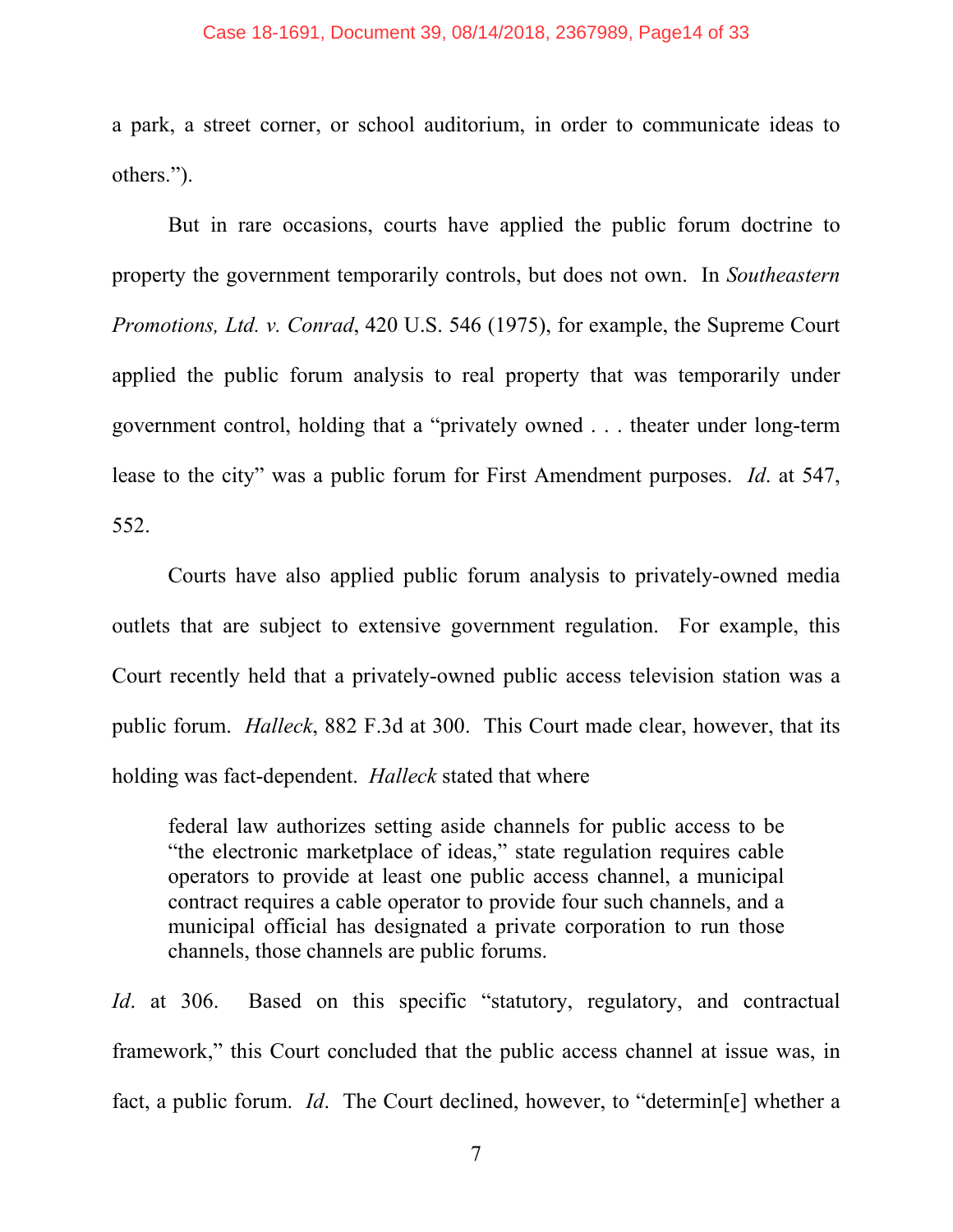public access channel is necessarily a public forum simply by virtue of its function in providing an equivalent of the public square." *Id.*

In addition, at least one court (other than the district court below) has held that interactive spaces on privately owned websites may constitute a public forum. In *Davison v. Loudoun County Board of Supervisors*, 267 F. Supp. 3d 702 (E.D. Va. 2017), a district court held that a Facebook page belonging to the Chair of the Loudoun County Board of Supervisors—the local governing body for Loudoun, County, Virginia—was a public forum. In that case, the record included 100 examples of the Chair's Facebook posts, "nearly all of which relate directly or indirectly to [her] public office." *Id.* at 714 n.3. The Court observed that "[t]here is comparably little evidence of posts of a more personal nature." *Id*. In addition, the Court explained that the Chair had "affirmatively solicited comments from her constituents" on issues of public importance. *Id*. at 716. Based on these facts, the Court concluded that the public official had opened up her Facebook page as a public forum.

This Court will no doubt wrestle with these same considerations as it evaluates whether President Trump's Twitter account qualifies as a public forum. Again, the Internet Association takes no position on that question. But no matter how this Court decides that issue in the narrow context of President Trump's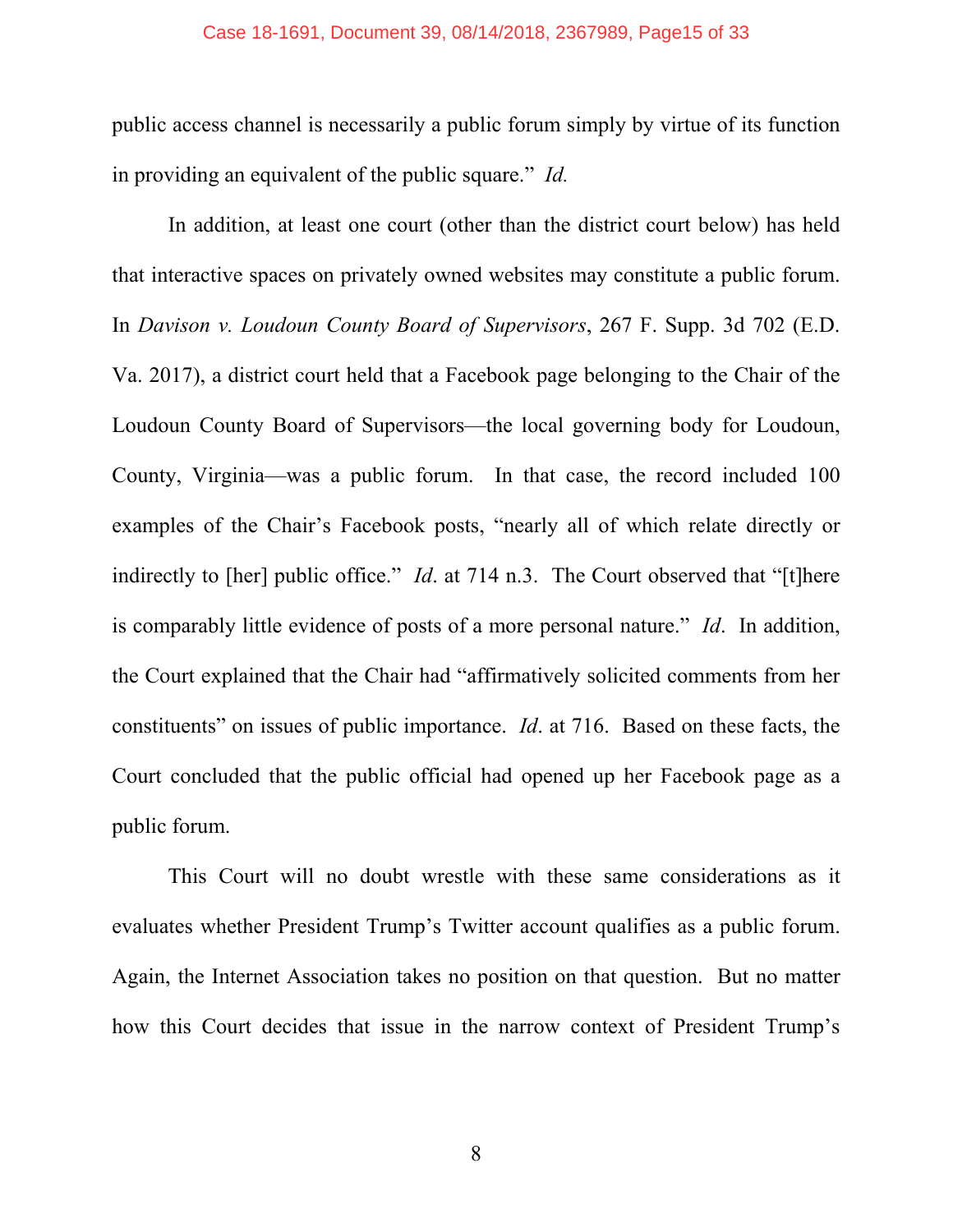#### Case 18-1691, Document 39, 08/14/2018, 2367989, Page16 of 33

account, it can—and should—easily conclude that the vast majority of Twitter accounts are not public forums.

Most straightforwardly, tens of millions of Twitter accounts are *not* operated by government entities or public officials. That fact alone demonstrates that virtually all of the space on Twitter cannot be deemed a public forum (and therefore will not be controlled by the Court's decision in this case). *See generally* Gov't Opening Br. at 32 ("To the extent that Twitter provides the means for conversations among its many users, Twitter as a whole could be characterized as a private forum for public expression—though not a 'public forum' in the First Amendment sense, given its non-governmental character.").

President Trump's history with Twitter provides a perfect illustration. President Trump first opened his Twitter account in 2009 when he was a private citizen. For years, Citizen Trump used that account to offer his opinions "about a variety of topics, including popular culture and politics." Stipulation ¶ 32. There is no debate in this case that had President Trump remained Citizen Trump, his private Twitter account—and the "interactive spaces" connected to it—could not be a public forum. The narrow question before this Court is whether that Twitter account *became* a public forum when President Trump took office and began using it for governmental purposes.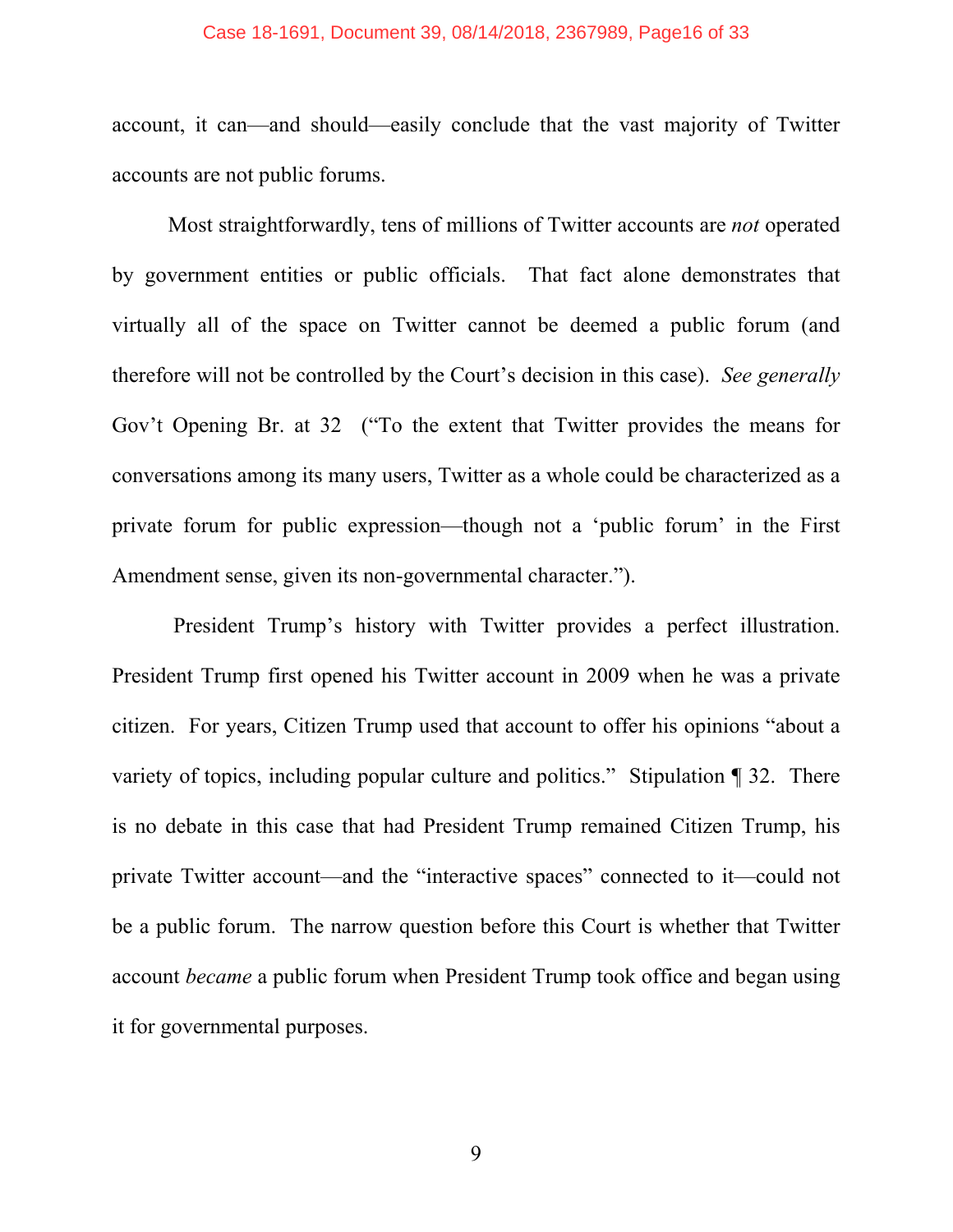Even if public officials have and use Twitter accounts, moreover, they may not use those accounts for government business, in which case there would be no basis for finding that the account was *controlled* by the government. Here, the district court found it significant that "President Trump sometimes uses the account to announce matters related to official government business before those matters are announced to the public through other official channels,"<sup>2</sup> and that "[t]he National Archives and Records Administration has advised the White House that the President's tweets from @realDonaldTrump . . . are official records that must be preserved under the Presidential Records Act." *Knight First Amendment Institute*, 302 F. Supp. 3d at 553 (citing Stipulation  $\P$  38, 40). Likewise, the court in *Davison* emphasized that the public official used her Facebook account to make statements about public affairs and to invite comments from constituents. *See* 267 F. Supp. 3d at 716 & n.4. But very few account-holders are public officials who use their Twitter accounts to officially announce government policy about things

 <sup>2</sup> *See* Stipulation ¶ 38 (stipulating that "President Trump uses @realDonaldTrump, often multiple times a day, to announce, describe, and defend his policies; to promote his Administration's legislative agenda; to announce official decisions; to engage with foreign political leaders; to publicize state visits; to challenge media organizations whose coverage of his Administration he believes to be unfair; and for other statements, including on occasion statements unrelated to official government business.").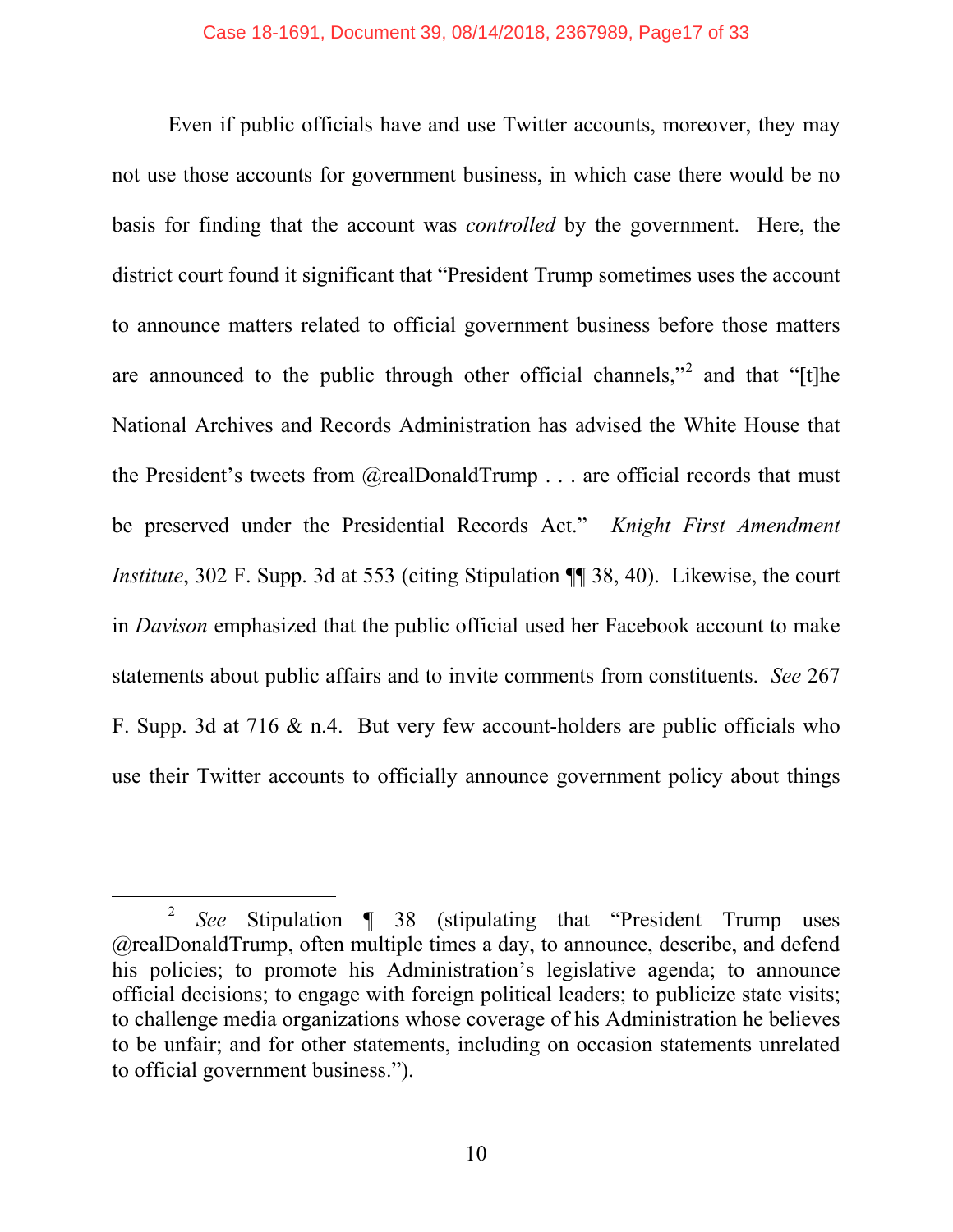like the ability of transgender individuals to serve in the military,  $3$  sensitive diplomatic and national security issues, $4$  the formal resignation of Cabinet Secretaries,<sup>5</sup> and other official government actions.

These facts demonstrate the narrowness of the issue before this Court. Few Twitter accounts are operated by government officials, and even fewer are devoted to public use. When deciding whether President Trump's account is a public forum, this Court should expressly state that its decision does not affect virtually all of the other accounts or "interactive spaces" on Twitter (and other Internet Association members' platforms) for which there would be no basis to find ownership or control by the government—a prerequisite to any public forum analysis.<sup>6</sup>

<sup>&</sup>lt;sup>3</sup> Stipulation  $\P$  41 ("For example, on July 26, 2017, President Trump issued a series of tweets . . . announcing 'that the United States Government will not accept or allow . . . Transgender individuals to serve . . . .'").

 $4$  Stipulation ¶[ 15, 21.

<sup>5</sup> *Knight First Amendment Institute*, 302 F. Supp. 3d at 553 ("Since the parties' stipulation, the President has also used the @realDonaldTrump account in removing then-Secretary of State Rex Tillerson and then-Secretary of Veterans Affairs David Shulkin.").

 $6$  Regardless of how it rules, the Court also should affirm the district court's recognition that "the @realDonaldTrump account as a whole" is *not* "the would-be forum." *Knight First Amendment Institute*, 302 F. Supp. 3d at 566. "Plaintiffs do not seek access to the account as a whole—they do not desire the ability to send tweets as the President, the ability to receive notifications that the President would receive, or the ability to decide who the President follows on Twitter." *Id*.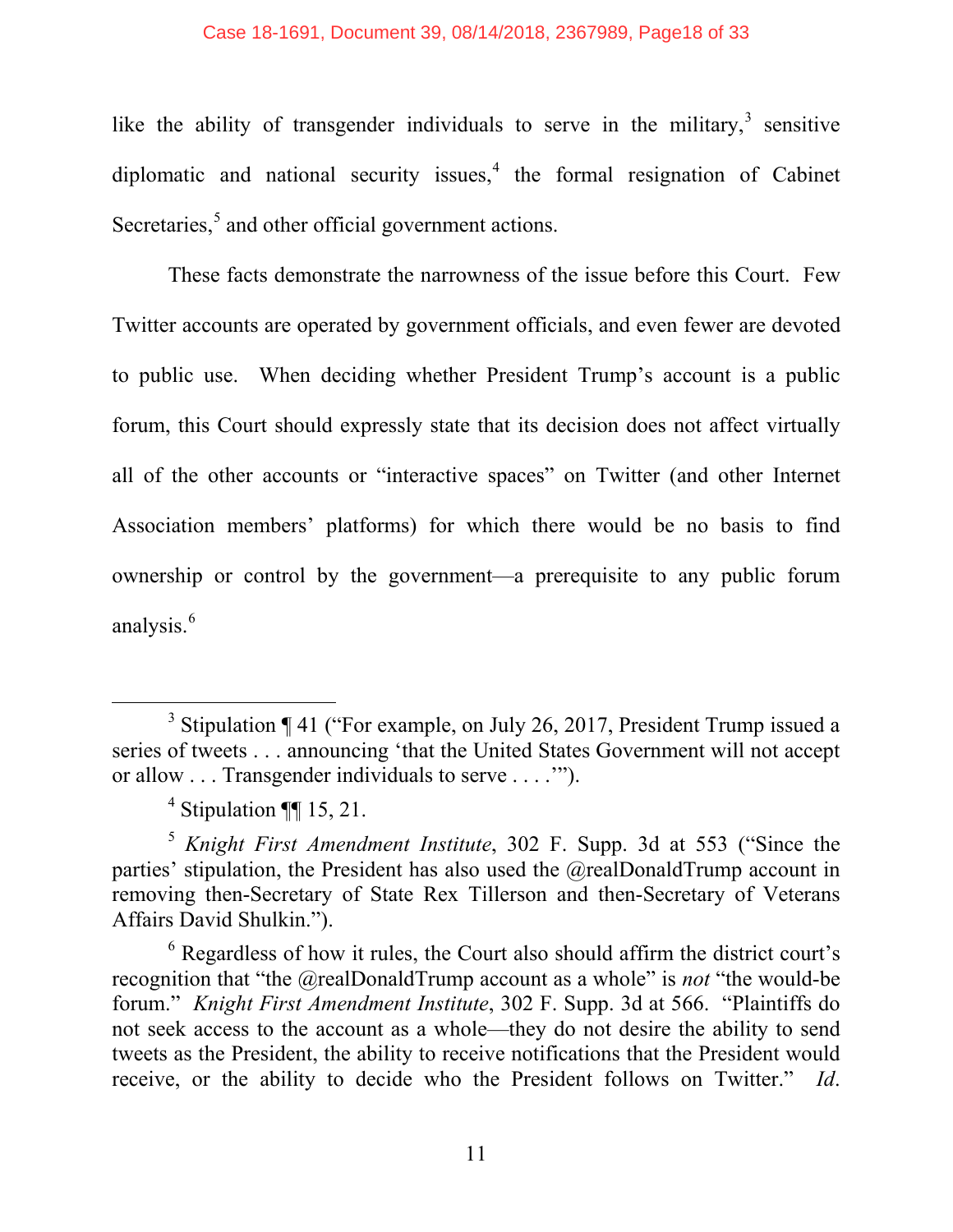## **II. TWITTER RETAINS CONTROL OVER TWITTER ACCOUNTS AND ANY ASSOCIATED "INTERACTIVE SPACES."**

The district court correctly noted that "Twitter is a private (though publicly traded) company that is not government-owned." *Knight First Amendment Institute*, 302 F. Supp. 3d at 566. It also correctly observed that Twitter "maintains" control over the @realDonaldTrump account (and all other Twitter accounts)." *Id*. at 567. But the district court did not take these observations to their logical and necessary conclusions: (1) Twitter may remove or "block" a would-be commenter in the "interactive space," even if this Court decides that a public official accountholder may not do so; and (2) Twitter can suspend or disable that public official's account, thereby eliminating the ability for anyone to participate in its associated "interactive space." While these conclusions were perhaps implicit in the district court's decision, this Court should make them explicit in its opinion on appeal, regardless of how it decides the other questions at issue.

These conclusions ineluctably flow from the terms of Twitter's User Agreement. That Agreement unambiguously provides that it "may suspend or terminate your account or cease providing you with all or part of the Services *at* 

 $\overline{a}$ 

Plaintiffs challenge only the constitutionality of President Trump's decision to block the individual plaintiffs from the @realDonaldTrump account, and all they seek is a declaration that blocking the individual plaintiffs was unconstitutional and an injunction requiring the defendants to unblock the individual plaintiffs. This further demonstrates what a small plot of Twitterspace is at issue here.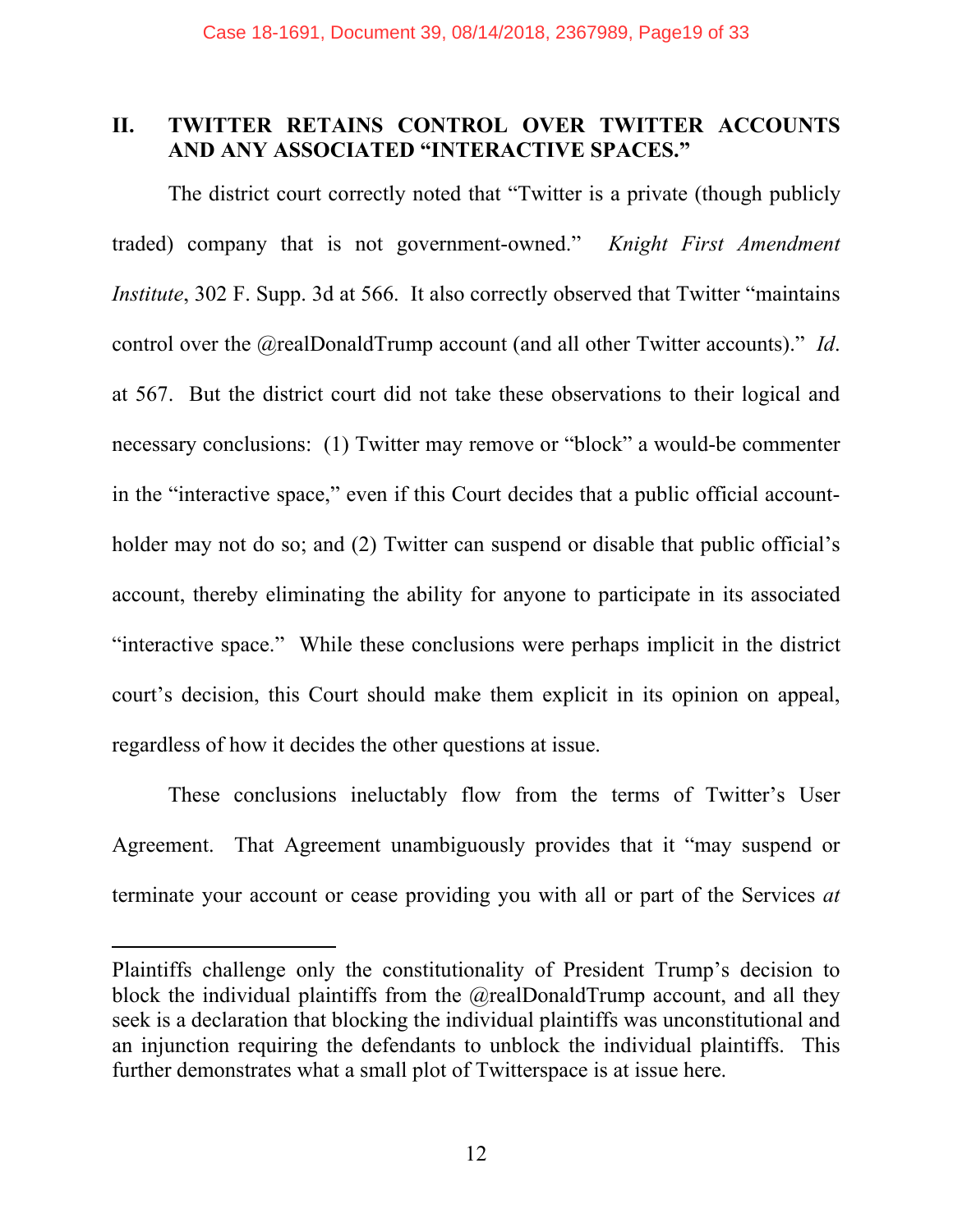#### Case 18-1691, Document 39, 08/14/2018, 2367989, Page20 of 33

*any time for any or no reason*." Twitter Terms of Service, *at* https://twitter.com/en/tos (emphasis added). Likewise, those Terms of Service provide that Twitter "reserve[s] the right to remove Content that violates the User Agreement, including for example, copyright or trademark violations, impersonation, unlawful conduct, or harassment." *Id.*; *see* Twitter Rules and Policies, at https://help.twitter.com/en/rules-and-policies#twitter-rules. Taken together, these provisions leave no doubt that any public forums that may exist in "interactive spaces" on Twitter's platform are subject to Twitter's control.

Courts have not faced a situation where a private actor with control over its property revokes access to a government actor operating a potential public forum on that property. But here, Twitter's ability to revoke access to a public official's account without violating the First Amendment stems from the kind of public forum that may exist on Twitter.

"The Supreme Court has recognized three types of fora across a spectrum of constitutional protection for expressive activity": traditional public forums, designated public forums, and nonpublic forums. *Make the Rd*. *by Walking, Inc. v. Turner*, 378 F.3d 133, 142 (2d Cir. 2004). As the district court rightly held, Twitter's "interactive spaces" cannot be "traditional public forums," *i.e.*, "places which by long tradition or by government fiat have been devoted to assembly and debate, [where] the rights of the state to limit expressive activity are sharply

13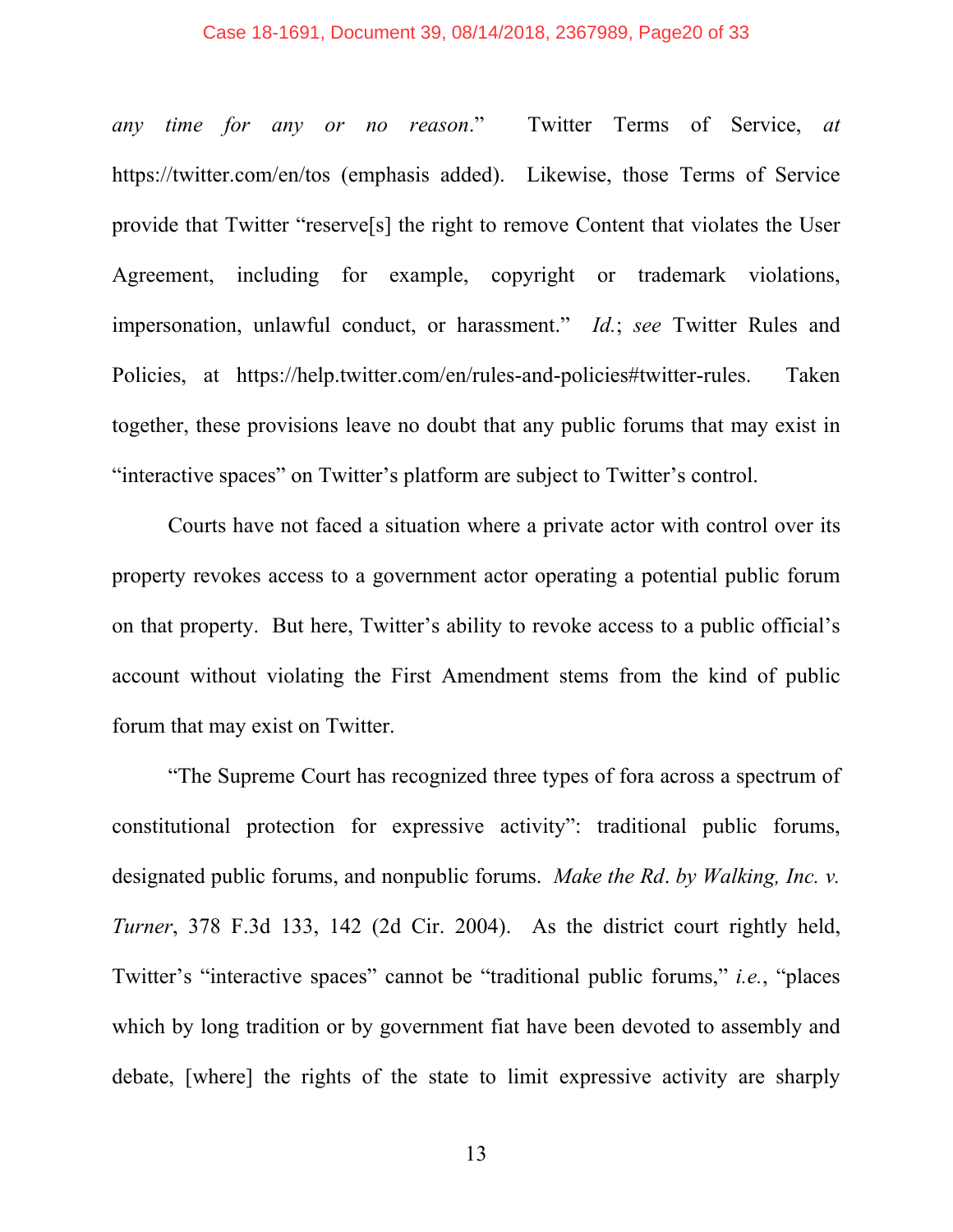circumscribed." *Perry Educ. Ass'n v. Perry Local Educators' Ass'n* , 460 U.S. 37, 45 (1983); *Knight First Amendment Institute*, 302 F. Supp. 3d at 574 ("[W]e can first conclude that the interactive space of a tweet sent by  $@$ realDonaldTrump is not a traditional public forum. There is no historical practice of the interactive space of a tweet being used for public speech and debate since time immemorial, for there is simply no extended historical practice as to the medium of Twitter.").

Consequently, this Court must consider whether, in these unique circumstances, Twitter's interactive spaces are "designated public forums," "nonpublic forums," or no forum at all. *E.g.*, *Arkansas Educ. Television Comm'n v. Forbes*, 523 U.S. 666, 678-79 (1998). In any of those categories, *the government itself* has the ability to revoke access to the forum or change the nature of the forum. For example, even in "designated public forums," the Supreme Court has recognized that "a state is not required to indefinitely retain the open character of" a particular forum. *Perry Educ. Ass'n*, 460 U.S. at 46. As a logical matter, that is enough for this Court to find that Twitter can revoke a would-be retweeter's access to a designated public forum (the "interactive space" connected to an account)—or the forum itself (the account-holder's Twitter account itself). After all, by agreeing to Twitter's Terms of Service as a condition of opening an account, a public official necessarily agrees that *Twitter* can extinguish the "open character" of the "interactive spaces" associated with her account. *Id*. Thus,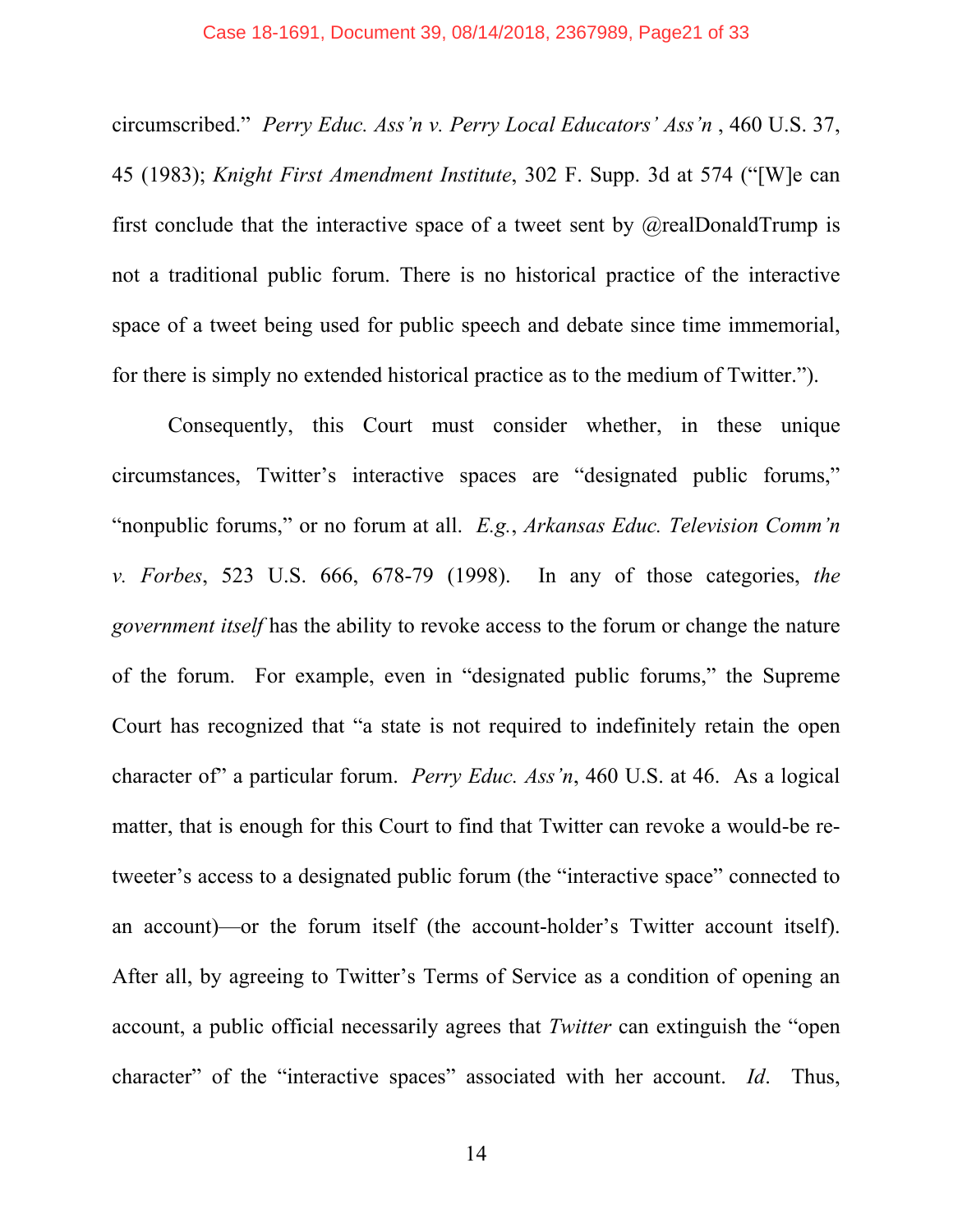because "the government may decide to close a designated public forum," *Make the Rd. by Walking*, 378 F.3d at 143, it also may agree to permit underlying private property owners to close that forum. Nothing in law or logic suggests that the government cannot delegate the forum-closing decision to someone else particularly when the other entity is the actual owner of the forum's property. Accordingly, even if the Court concludes that elements of the @realDonaldTrump account constitute a public forum, nothing about that holding would prevent Twitter from continuing to exercise control over that account and access to the "interactive spaces" associated with it under the plain terms of its User Agreement.<sup>7</sup>

 $<sup>7</sup>$  The Knight Institute makes a different claim than the private plaintiffs. It</sup> does not wish to interact directly with President Trump's Twitter account. Instead, it wants to "read comments that otherwise would have been posted by the blocked Plaintiffs . . . in direct reply to @realDonaldTrump tweets." Stipulation ¶ 61. But the Knight Institute would have no First Amendment claim against Twitter if Twitter were to disable a public official's account or otherwise remove content in "interactive spaces" associated with that account. "The right to receive information in the free speech context is merely the reciprocal of the right of the speaker." *Bicknell v. Vergennes Union High Sch. Bd. of Dirs.*, 475 F. Supp. 615, 620 (D. Vt. 1979) (citing *Virginia State Bd. of Pharmacy v. Virginia Citizens Consumer Council*, 425 U.S. 748, 757 (1976)). Here, any Twitter account-holder's right to speak (or, as here, reply or re-tweet) is subject to Twitter's ultimate control. Accordingly, the Knight Institute has no First Amendment right to read content on Twitter if Twitter determines that this content should be removed under its Terms of Service. Relatedly, as explained below in Section III, Twitter is not a state actor. As such, the Knight Institute would have no First Amendment claim against Twitter.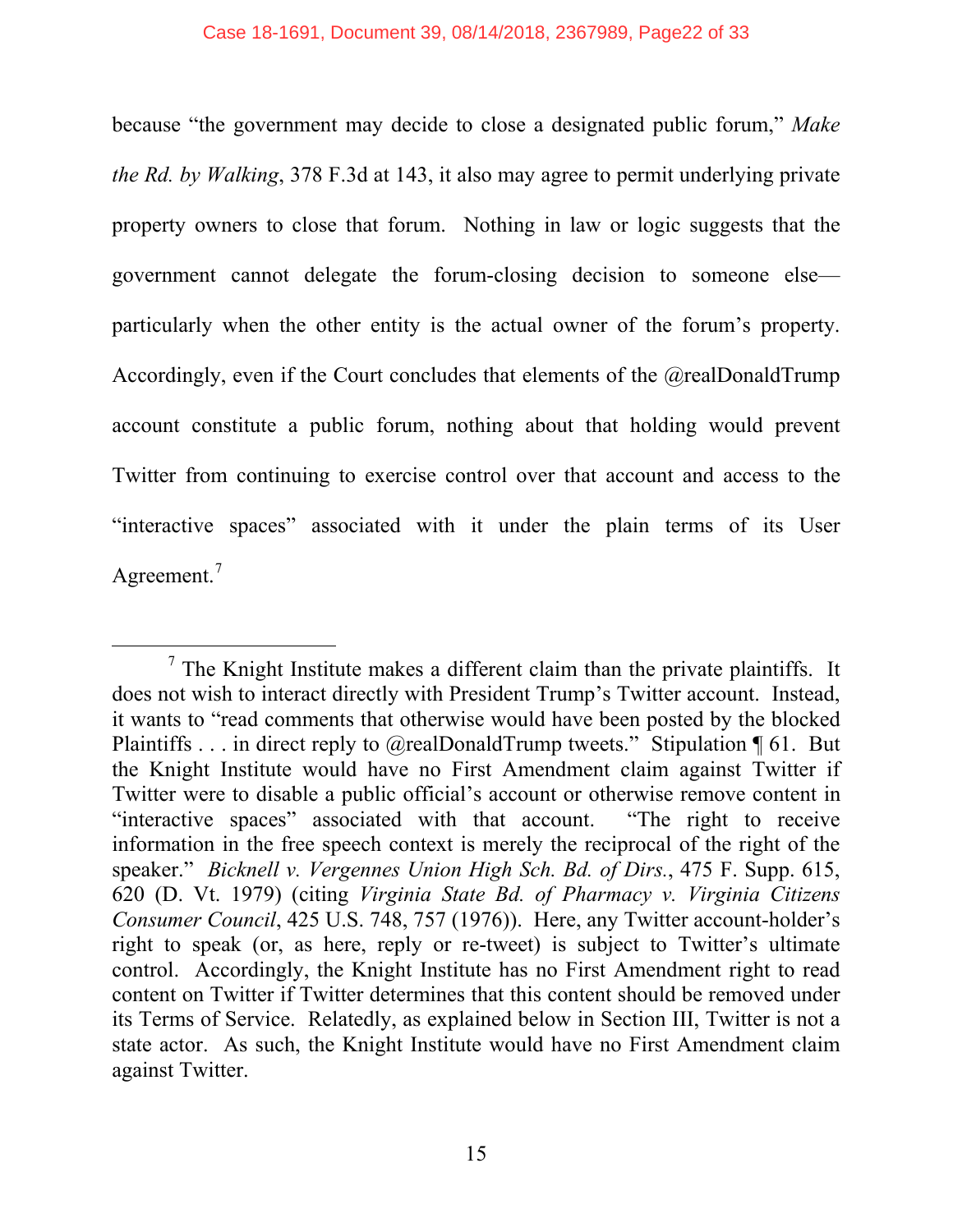## **III. TWITTER IS NOT A "STATE ACTOR."**

The foregoing sections establish two principles: (1) Twitter is private property, operated by private citizens for private purposes, and the overwhelming majority of it cannot be deemed a public forum; and (2) Twitter retains ultimate control over its platform and thus can freely remove accounts or block content in "interactive spaces." Given Twitter's complete control over these communicative spaces, it is possible that some will assert that Twitter itself is a "state actor" subject to First Amendment constraints. It is not. Relatedly, if this Court concludes that certain "interactive spaces" on Twitter are public forums, some may mistakenly assert that Twitter itself is a state actor for First Amendment purposes when it takes action as to content in those public spaces. It is not. This Court should be especially careful to avoid creating confusion on these important issues.

The First Amendment's "guarantee of free speech is a guarantee only against abridgment by government, federal or state." *Hudgens v. NLRB*, 424 U.S. 507, 513 (1976). To the extent the law "extend[s] protection or provide[s] redress against a private corporation or person who seeks to abridge the free expression of others" that protection is a product of common law or statute—not the Constitution. *Id.*; *Halleck*, 882 F.3d at 304 ("Because [Defendant] is a private corporation, the viability of the Plaintiffs' First Amendment claim against it and its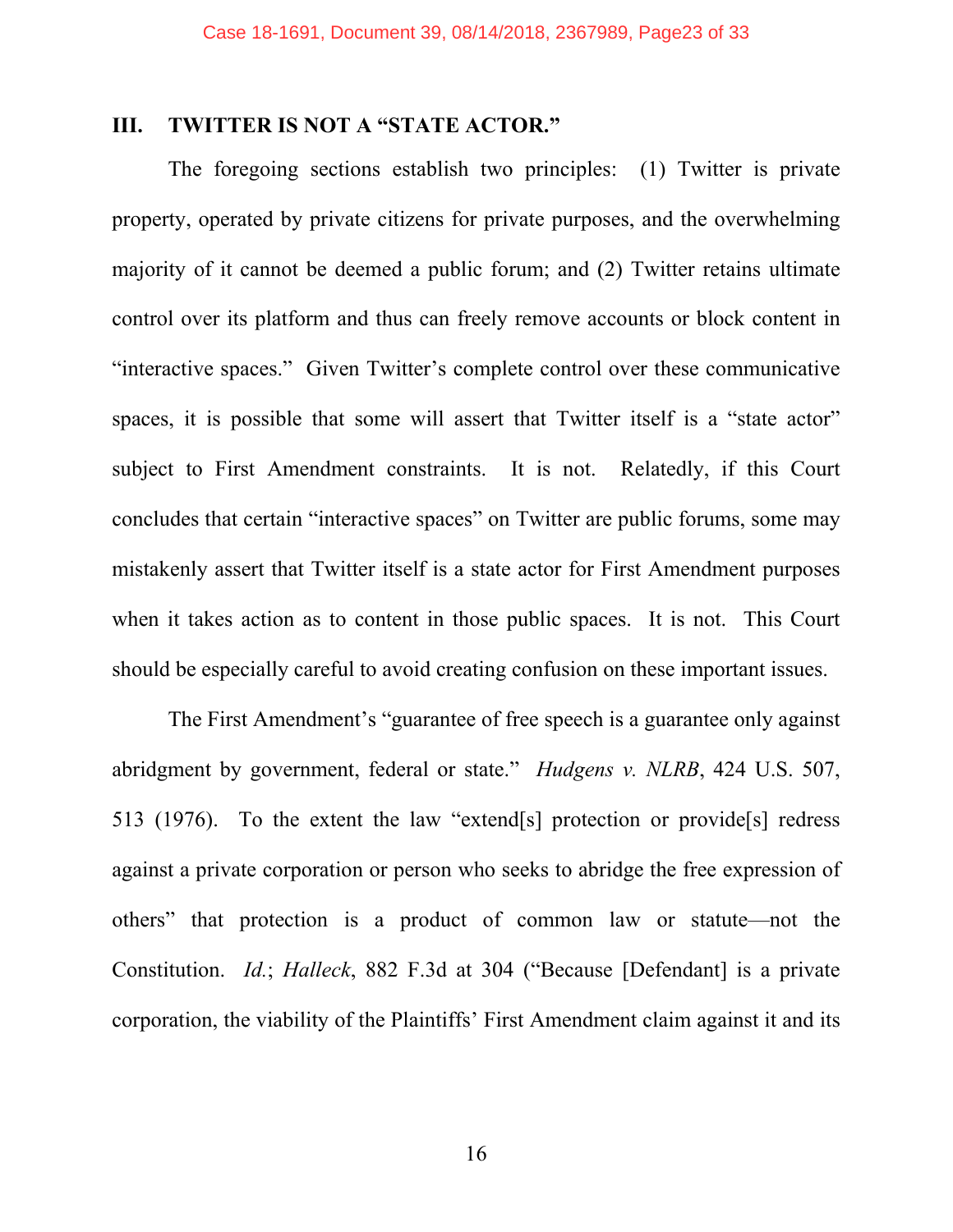employees depends on whether [Defendant's] actions can be deemed state action.").<sup>8</sup>

A private company like Twitter may be treated as a state actor only:

(1) [when] the entity acts pursuant to the "coercive power" of the state or is "controlled" by the state ("the compulsion test"); (2) when the state provides "significant encouragement" to the entity, the entity is a "willful participant in joint activity with the [s]tate," or the entity's functions are "entwined" with state policies ("the joint action test" or "close nexus test"); or (3) when the entity "has been delegated a public function by the [s]tate," ("the public function test").

*Sybalski v. Independent Grp. Home Living Program, Inc.*, 546 F.3d 255, 257 (2d

Cir. 2008) (quoting *Brentwood Acad. v. Tennessee Secondary Sch. Athletic Ass'n*,

531 U.S. 288, 296 (2001)). As explained below—and as courts have consistently

<sup>&</sup>lt;sup>8</sup> In the ordinary public forum case, there is no need to separately consider the application of these rules. As this Court recently explained, "[b]ecause facilities or locations deemed to be public forums are usually operated by governments, determining that a particular facility or location is a public forum usually suffices to render the challenged action taken there to be state action subject to First Amendment limitations." *Halleck*, 882 F.3d at 306-07; *see Knight First Amendment Institute*, 302 F. Supp. 3d at 568 (same); *Prager Univ. v. Google LLC*, No. 17-CV-06064-LHK, 2018 WL 1471939, at \*8 (N.D. Cal. Mar. 26, 2018) (noting that Supreme Court's cases considering "private property dedicated to public use" had "addressed whether certain speech restrictions enacted *by the federal government* violated the First Amendment" (citation omitted)). Put differently, when a space is a public forum, it generally means that the government not only has control over that space, but that it exercises exclusive control. As explained above, however, that is not true here because Twitter retains control over all spaces on its platform under the terms of its User Agreement.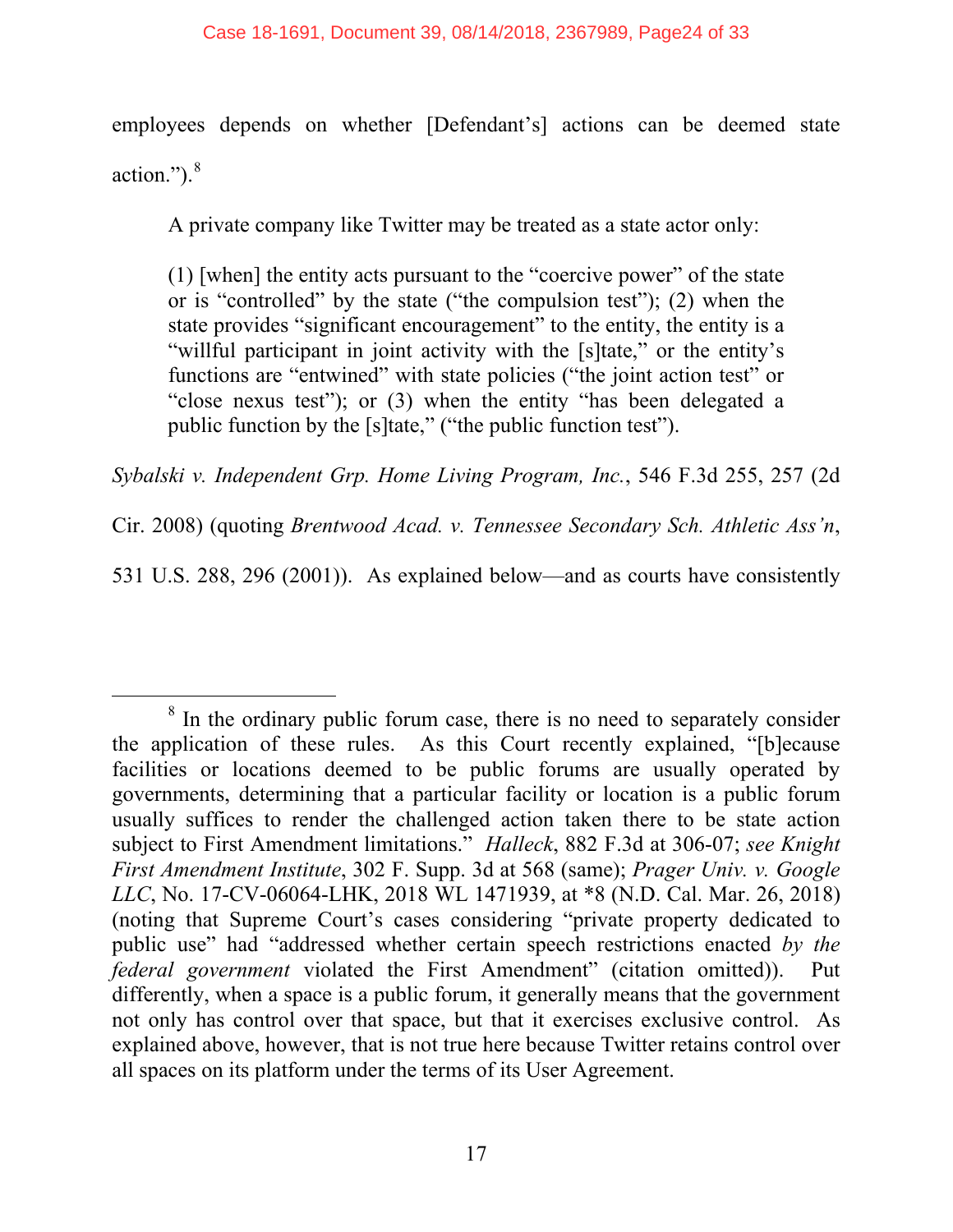concluded<sup>9</sup>—private social media companies' operation and regulation of their own platforms do not satisfy any of these tests. Such companies are, therefore, not state actors and their activities do not trigger First Amendment scrutiny, even if a court were to find that certain "interactive spaces" on Twitter qualify as public forums, and even when Twitter takes action as to the content in those spaces.

 <sup>9</sup> *See, e.g.*, *Prager Univ.*, 2018 WL 1471939, at \*8 (holding that YouTube and Google were not "state actors that must regulate the content on their privately created website in accordance with the strictures of the First Amendment"); *Nyabwa v. FaceBook*, No. 2:17-CV-24, 2018 WL 585467, at \*1 (S.D. Tex. Jan. 26, 2018) ("Because the First Amendment governs only governmental restrictions on speech, Nyabwa has not stated a cause of action against FaceBook."); *Shulman v. Facebook.com*, No. CV 17-764 (JMV), 2017 WL 5129885, at \*4 (D.N.J. Nov. 6, 2017) ("The Court also notes that efforts to apply the First Amendment to Facebook . . . have consistently failed."); *Forbes v. Facebook, Inc.*, No. 16 CV 404 (AMD), 2016 WL 676396, at \*2 (E.D.N.Y. Feb. 18, 2016) ("Facebook is a private corporation, and Mr. Forbes does not allege any facts that could support a claim of a 'close nexus' between Facebook and the state, such that Facebook's actions (or inaction) may be fairly attributable to the state."); *Doe v. Cuomo*, No. 10-CV-1534 (TJM/CFH), 2013 WL 1213174, at \*9 (N.D.N.Y. Feb. 25, 2013) (Facebook not state actor under joint action test); *Kinderstart.com LLC v. Google, Inc.*, No. C 06- 2057 JF (RS), 2007 WL 831806, at \*14 (N.D. Cal. Mar. 16, 2007) (concluding Google was not state actor); *see also, e.g.*, *Green v. America Online (AOL)*, 318 F.3d 465, 472 (3d Cir. 2003) ("AOL is a private, for profit company and is not subject to constitutional free speech guarantees. . . . We are unpersuaded by Green's contentions that AOL is transformed into a state actor because AOL provides a connection to the Internet on which government and taxpayer-funded websites are found, and because AOL opens its network to the public whenever an AOL member accesses the Internet and receives email or other messages from non-members of AOL."); *Howard v. America Online Inc.*, 208 F.3d 741, 754 (9th Cir. 2000) (concluding that AOL was not a state actor where plaintiffs had argued that "AOL is a 'quasi-public utility' that 'involv[es] a public trust'").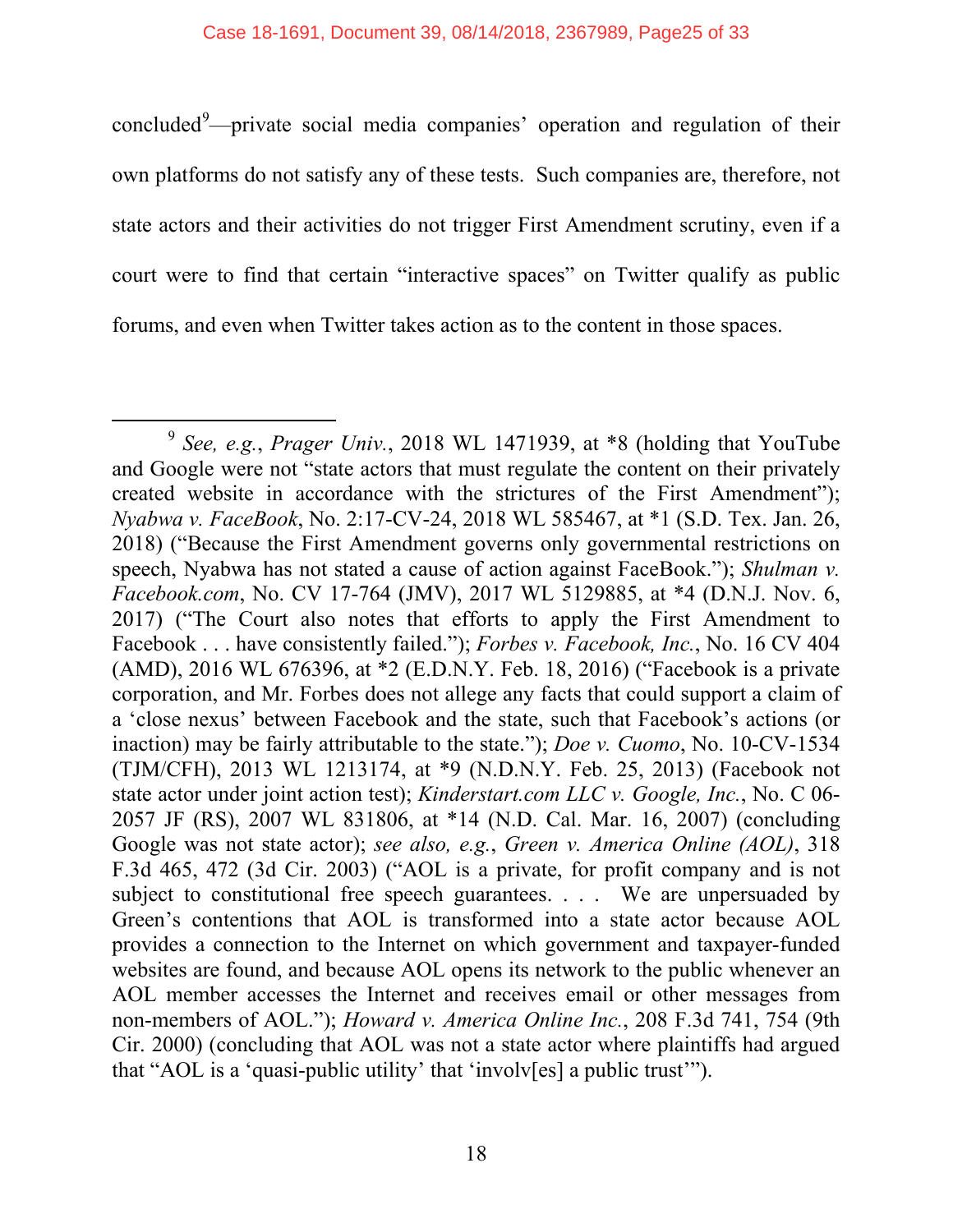As an initial matter, private social media platforms like Twitter do not operate pursuant to government control. The government has no involvement in Twitter's product design, hiring, advertising sales, raising money, or any of its other basic corporate functions. And most relevant here, Twitter enforces its Terms of Service independent of the government. Accordingly, there can be no legitimate claim that the government "exercises 'coercive power,' is 'entwined in [the] management or control' of [Twitter], or provides [Twitter] with 'significant encouragement, either overt or covert," nor is there any reasonable argument that Twitter "'operates as a willful participant in joint activity with the State or its agents.'" *Cranley v. National Life Ins. Co. of Vermont*, 318 F.3d 105, 112 (2d Cir. 2003) (quoting *Brentwood Acad.*, 531 U.S. at 296).<sup>10</sup>

Nor can courts reasonably conclude that Twitter can be treated as a state actor under the "public function" test. Under this test, "'[s]tate action may be found in situations where an activity that traditionally has been the exclusive, or near exclusive, function of the State has been contracted out to a private entity.'"

 $10$  To be sure, determining whether a private entity is a state actor is a "necessarily fact-bound inquiry." *Lugar v. Edmondson Oil Co.,* 457 U.S. 922, 939 (1982). But in the social media and Internet context, there is no indication of *any* "interdependence,' 'symbiosis,' or 'nexus'" with the government. *Jensen v. Farrell Lines, Inc*., 625 F.2d 379, 382 (2d Cir. 1980). Absent that kind of government connection or control, no court can reasonably conclude that social media platforms like Twitter are state actors under the government control prong of the "state action" test.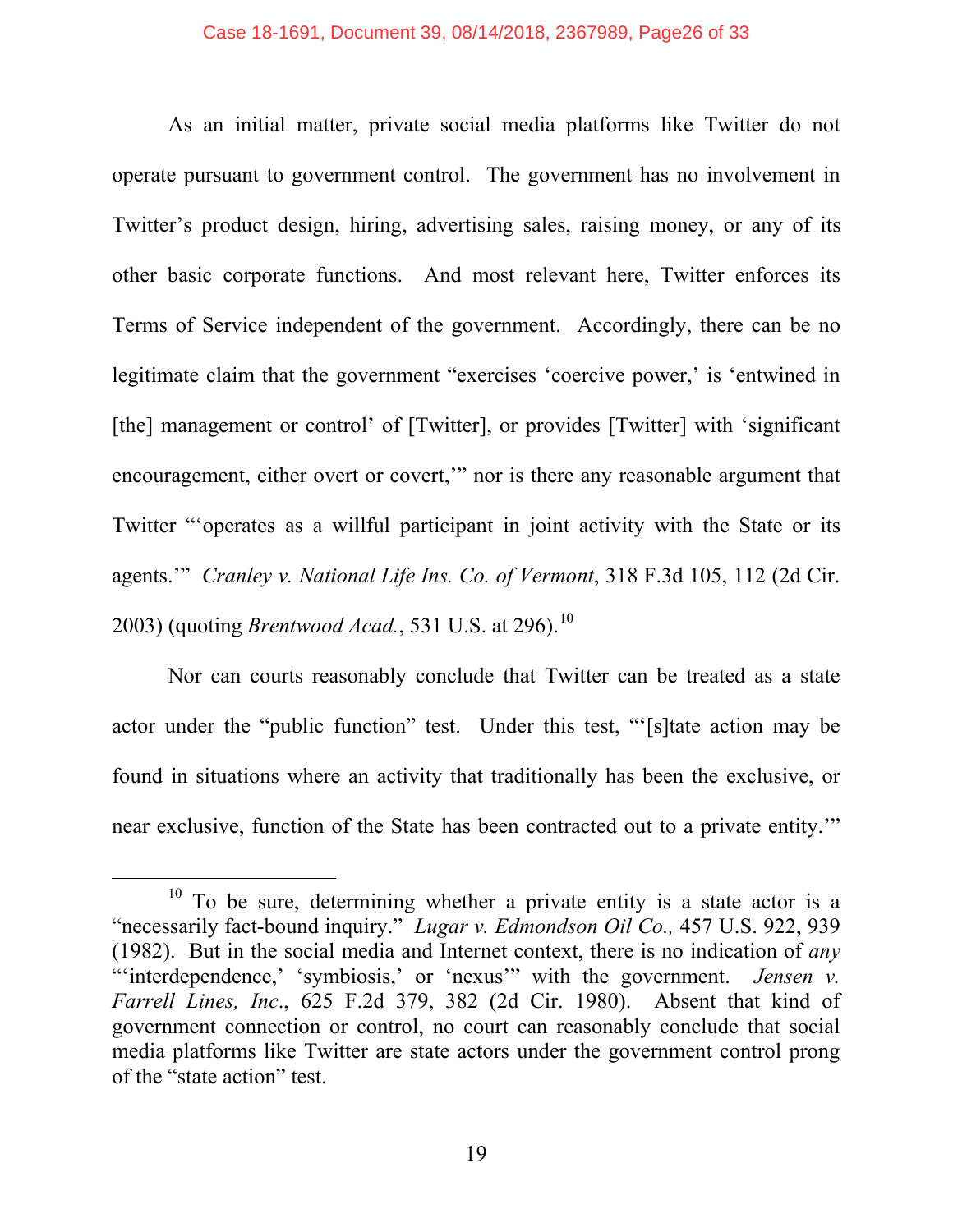*Grogan v. Blooming Grove Volunteer Ambulance Corps*, 768 F.3d 259, 264-65 (2d Cir. 2014) (quoting *Horvath v. Westport Library Ass'n*, 362 F.3d 147, 151 (2d Cir. 2004)). As the Supreme Court has cautioned, however, "[w]hile many functions have been traditionally performed by governments, very few have been "exclusively reserved to the State." *Flagg Bros, Inc. v. Brooks*, 436 U.S. 149, 158 (1978). "[C]ourts have found state action when private parties perform such sovereign functions as medical care for prison inmates; holding local primary elections; animal control; operation of a post office; and . . . fire protection." *Grogan*, 768 F.3d at 265 (internal citations omitted). Internet platforms like Twitter do not serve anything remotely comparable to these public functions.

Nevertheless, some have tried to argue that social media websites satisfy the "public function" test because they hold out their private property as spaces for open public discourse. *See, e.g*., *Prager Univ. v. Google LLC*, No. 17-CV-06064- LHK, 2018 WL 1471939, at \*6 (N.D. Cal. Mar. 26, 2018) ("Plaintiff emphasizes that Defendants hold YouTube out 'as a public forum dedicated to freedom of expression to all' and argues that 'a private property owner who operates its property as a public forum for speech is subject to judicial scrutiny under the First Amendment.'" (quoting Plaintiff's Opposition to Defendants' Motion to Dismiss at 18, *Prager Univ. v. Google LLC*, No. 5:17-cv-06064-LHK (N.D. Cal. Feb. 9, 2018), ECF No. 33)). These plaintiffs have attempted to support their novel theory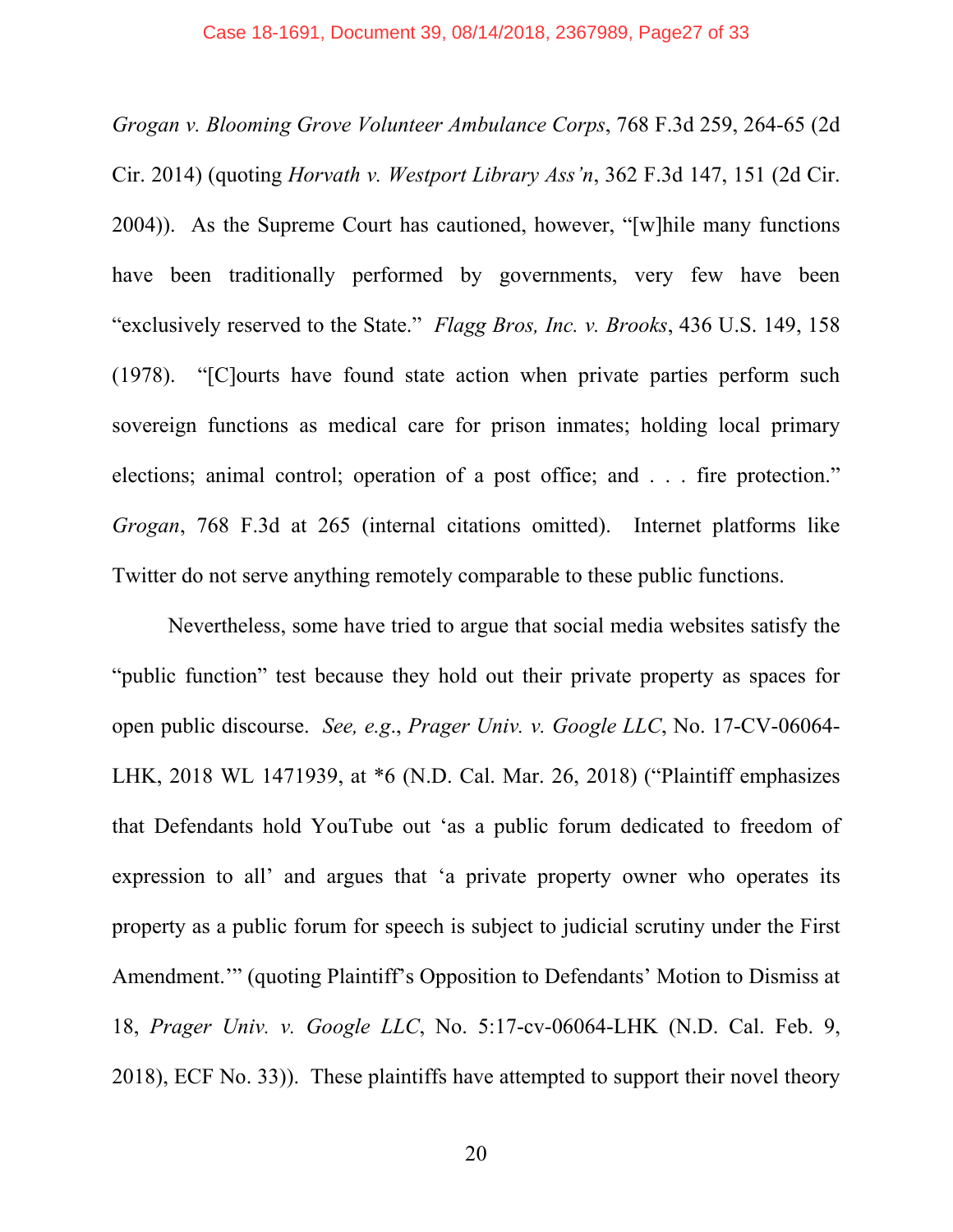with the Supreme Court's decisions in *Marsh v. Alabama*, 326 U.S. 501 (1946), and *Packingham v. North Carolina*, 137 S. Ct. 1730 (2017). In *Marsh*, the Supreme Court concluded that the First Amendment prohibited a private "company town" from imposing criminal punishment on individuals distributing religious literature. In so doing, the Court loosely stated that the "more an owner, for his advantage, opens up his property for use by the public in general, the more do his rights become circumscribed by the statutory and constitutional rights of those who use it." *Marsh*, 326 U.S. at 506. Seventy years later, *Packingham* described social media sites as "the modern public square" because they provide a space for "users to gain access to information and communicate with one another about it on any subject that might come to mind." *Packingham*, 137 S. Ct. at 1737. Based on these two decisions, some have asserted that social media platforms are modernday "company towns" and therefore must comply with First Amendment strictures like the town in *Marsh*.

This argument finds no support in precedent, and it has, unsurprisingly, been soundly rejected. *E.g.*, *Prager Univ.*, 2018 WL 1471939, at \*5-8. A series of post-*Marsh* Supreme Court opinions limited that case to its facts, explaining that private property can "be treated as though it were public" only where "that property has taken on all the attributes of a town, *i.e.*, 'residential buildings, streets, a system of sewers, a sewage disposal plant and a 'business block' on which business places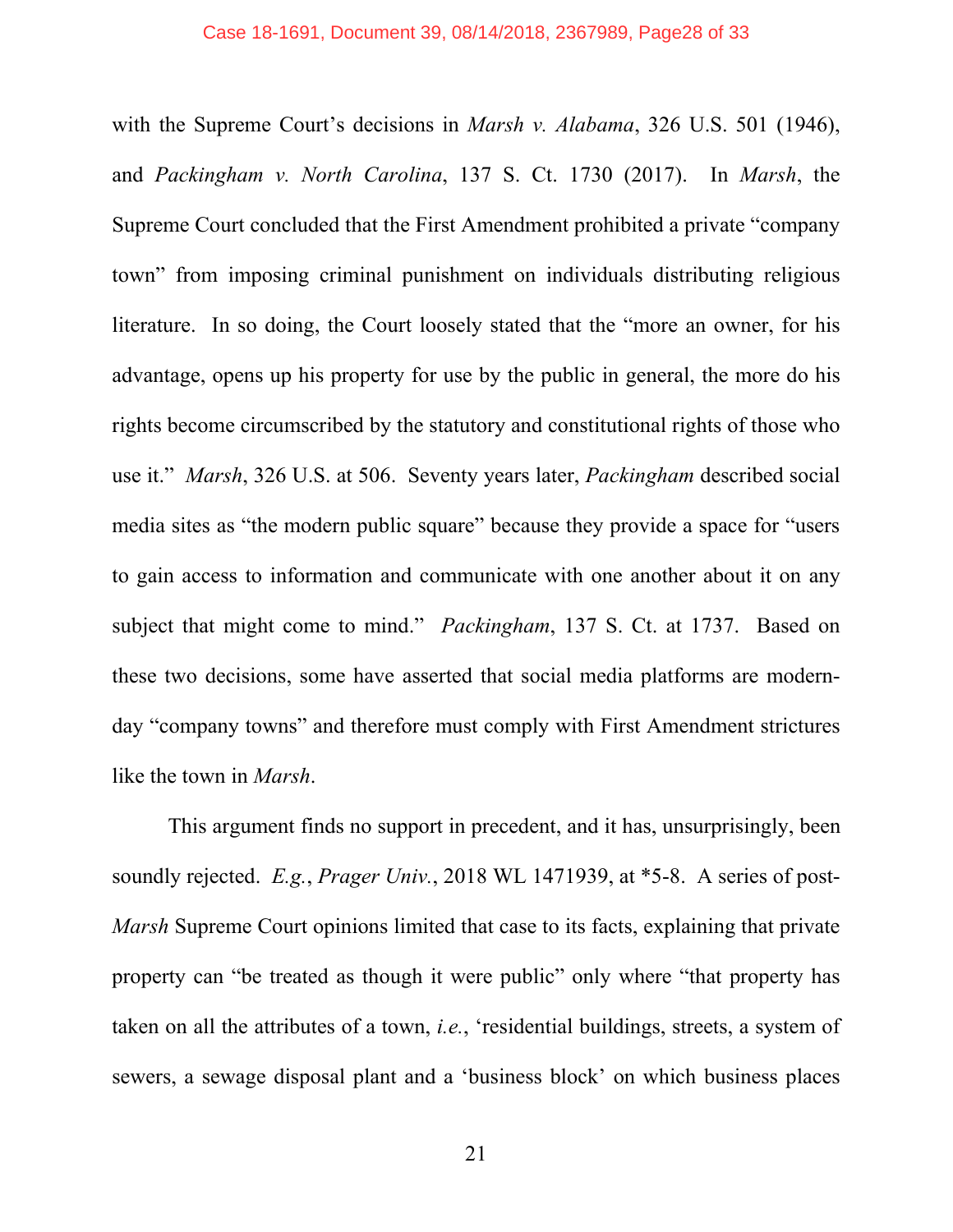are situated.'" *Flagg Bros.*, 436 U.S. at 159 (quoting *Amalgamated Food Emp. Union Local 590 v. Logan Valley Plaza, Inc.*, 391 U.S. 308, 332 (1968) (Black, J., dissenting)); *Prager Univ.*, 2018 WL 1471939, at \*8 (noting that Supreme Court's post-*Marsh* decisions clarified that it "'was never intended to apply' outside 'the very special situation of a company-owned town'" (quoting *Lloyd Corp. v. Tanner*, 407 U.S. 551, 562-63 (1972)). Social media sites offer their users a wide array of functions, but they are a long way from "tak[ing] on *all* the attributes" of a municipality. *Flagg Bros.*, 436 U.S. at 159 (emphasis added).

And, for all of *Packingham*'s broad language, it "did not, and had no occasion to, address whether *private social media corporations* like [Twitter] are state actors that must regulate the content of their websites according to the strictures of the First Amendment." *Prager Univ.*, 2018 WL 1471939, at \*8; *see also Packingham*, 137 S. Ct. at 1738 (Alito, J., concurring in the judgment) (noting agreement with Court's holding but explaining that "I cannot join the opinion of the Court . . . because of its undisciplined dicta"). Instead, the issue before the Court was whether *a North Carolina law* violated the First Amendment because it prohibited sex offenders from *all* forms of social media. Thus, the critical feature of *Packingham* is that it involved *a State* taking action that the First Amendment barred. *Packingham* in no way suggested that the First Amendment barred a private entity like Twitter from limiting or completely prohibiting an individual's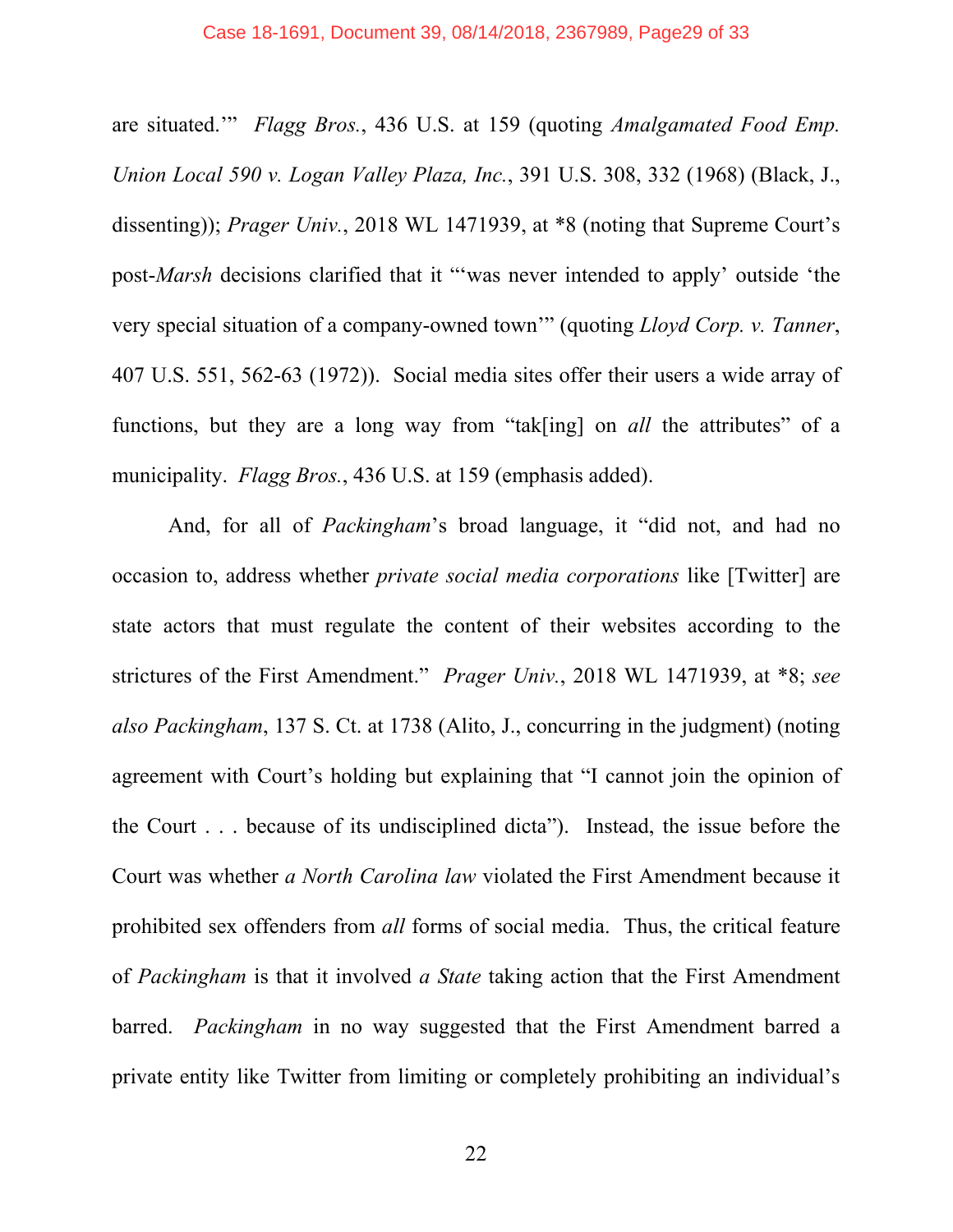#### Case 18-1691, Document 39, 08/14/2018, 2367989, Page30 of 33

use of its platform. Put simply, *Packingham* did *not* hold that private Internet companies were subject to First Amendment scrutiny as state actors, or that those private Internet companies could not prevent users from accessing their websites. *E.g*., *Nyabwa v. FaceBook*, No. 2:17-CV-24, 2018 WL 585467, at \*1 (S.D. Tex. Jan. 26, 2018) ("Although the Court recognized in *Packingham* . . . that social media sites like Facebook and Twitter have become the equivalent of a public forum for sharing ideas and commentary, the Court did not declare a cause of action against a private entity such as Facebook for a violation of the free speech rights protected by the First Amendment.").

In sum, for all of their control over their own property, social media platforms are *not* state actors for First Amendment purposes. Nor are they state actors because they play a vital role in modern public discourse. Even if this Court finds that certain pockets of Twitter are public forums, and even if this Court finds that government actors who operate Twitter accounts are restrained by the First Amendment, it should make clear that Twitter itself is not similarly restrained.<sup>11</sup>

 $11$  Like the district court below, the Internet Association assumes that "'it is substantially likely that the President and other executive . . . officials would abide by an authoritative interpretation of [a] . . . constitutional provision.'" *Knight First Amendment Institute*, 302 F. Supp. 3d at 579 (quoting *Franklin v. Massachusetts*, 505 U.S. 788, 803 (1992)). As such, it need not opine on the proper remedy in this case. That said, it is important to emphasize that, if this Court were to conclude that President Trump violated the First Amendment by blocking the individual plaintiffs from the "interactive space" on his Twitter account, it could not order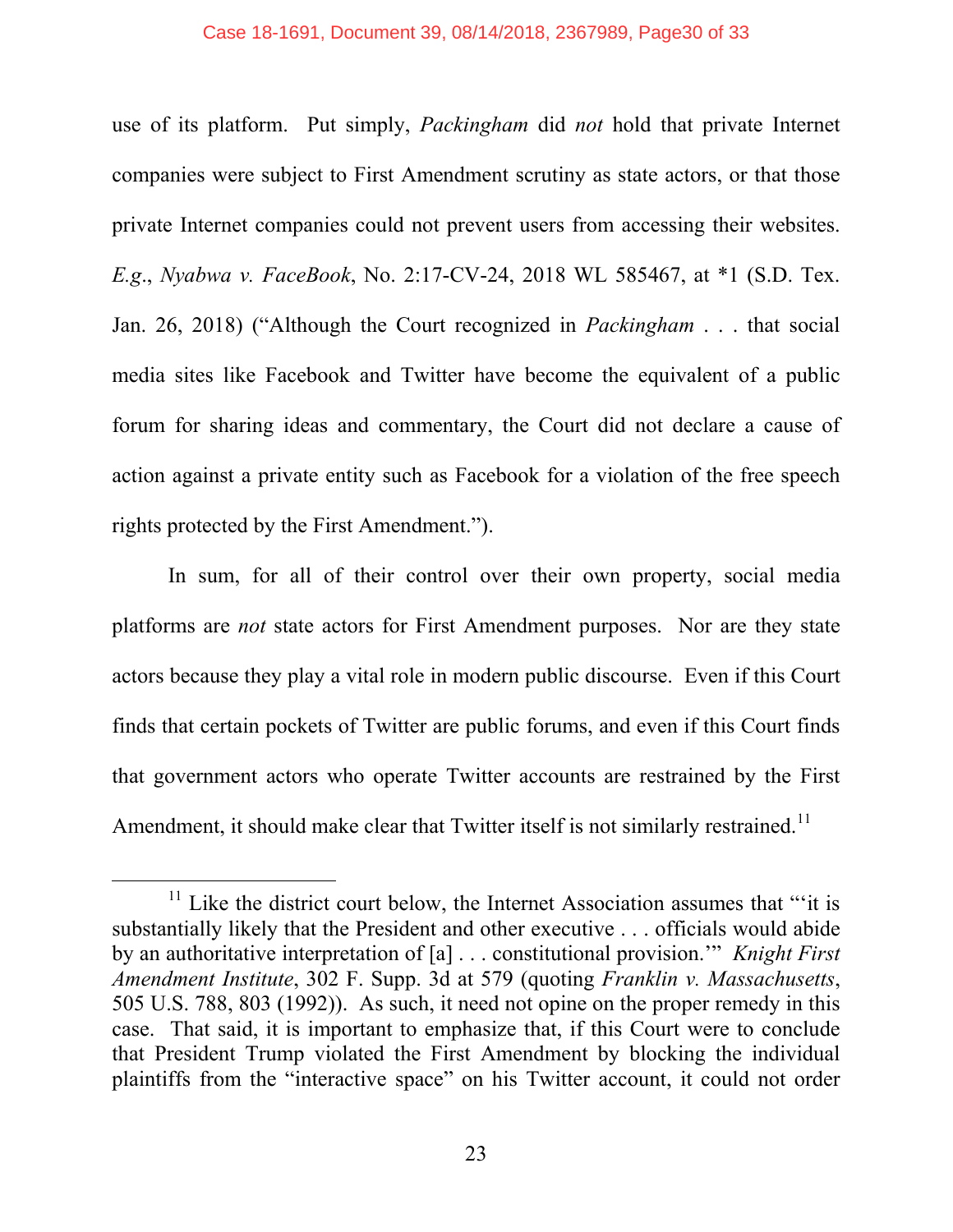## **CONCLUSION**

For the foregoing reasons, this Court should carefully limit its opinion to the unique facts of this case and expressly make clear that: (1) only a small portion of Twitter is even arguably a public forum; (2) Twitter retains control over its private property under the terms of its User Agreement and can remove users or block content in its own discretion; and (3) when taking such actions, Twitter is not subject to First Amendment scrutiny because it is not a state actor.

Respectfully submitted,

Date: August 14, 2018 */s/ Chad I. Golder*

l

Donald B. Verrilli, Jr. Chad I. Golder Rachel G. Miller-Ziegler MUNGER, TOLLES & OLSON LLP 1155 F Street N.W., 7th Floor Washington, D.C. 20004-1361 Telephone: (202) 220-1100 Donald.Verrilli@mto.com Chad.Golder@mto.com Rachel.Miller-Ziegler@mto.com

*Counsel for* Amicus Curiae

*Twitter* to unblock the individual plaintiffs as a means of effectuating that constitutional decision. *See, e.g*., *Hassell v. Bird*, 420 P.3d 776 (Cal. 2018).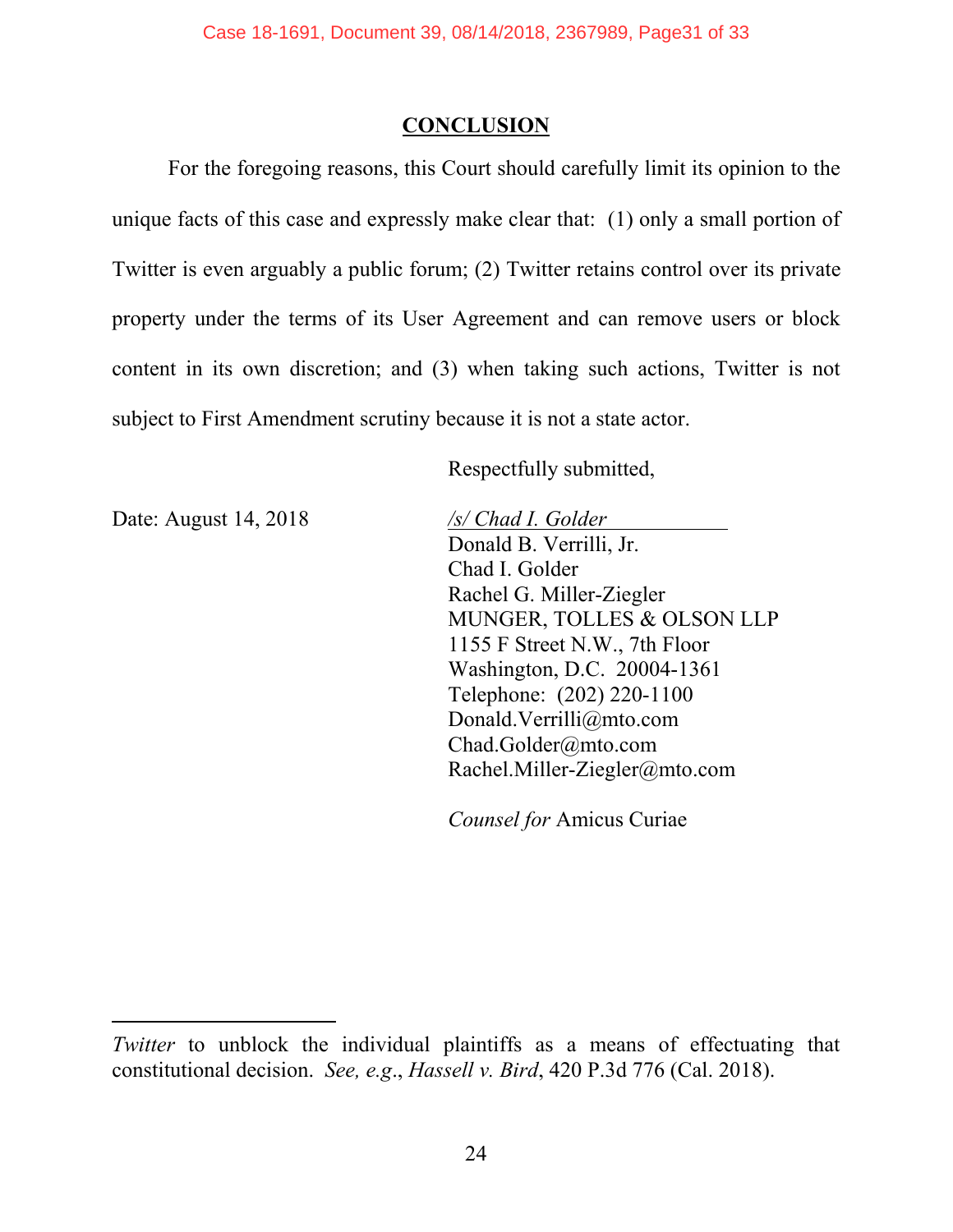## **CERTIFICATE OF COMPLIANCE**

1. This document complies with the word limit of Fed. R. App. P.  $29(a)(5)$  and  $32(a)(7)$  because, excluding the parts of the document exempted by Fed. R. App. P. 32(f), this document contains 6,007 words, according to the wordprocessing program used to prepare it.

2. This document complies with the typeface requirements of Fed. R. App. P.  $32(a)(5)$  and the type-style requirements of Fed. R. App. P.  $32(a)(6)$ because it uses proportionally spaced 14-point Times New Roman typeface.

Dated: August 14, 2018

/s/ *Chad I. Golder* Chad I. Golder